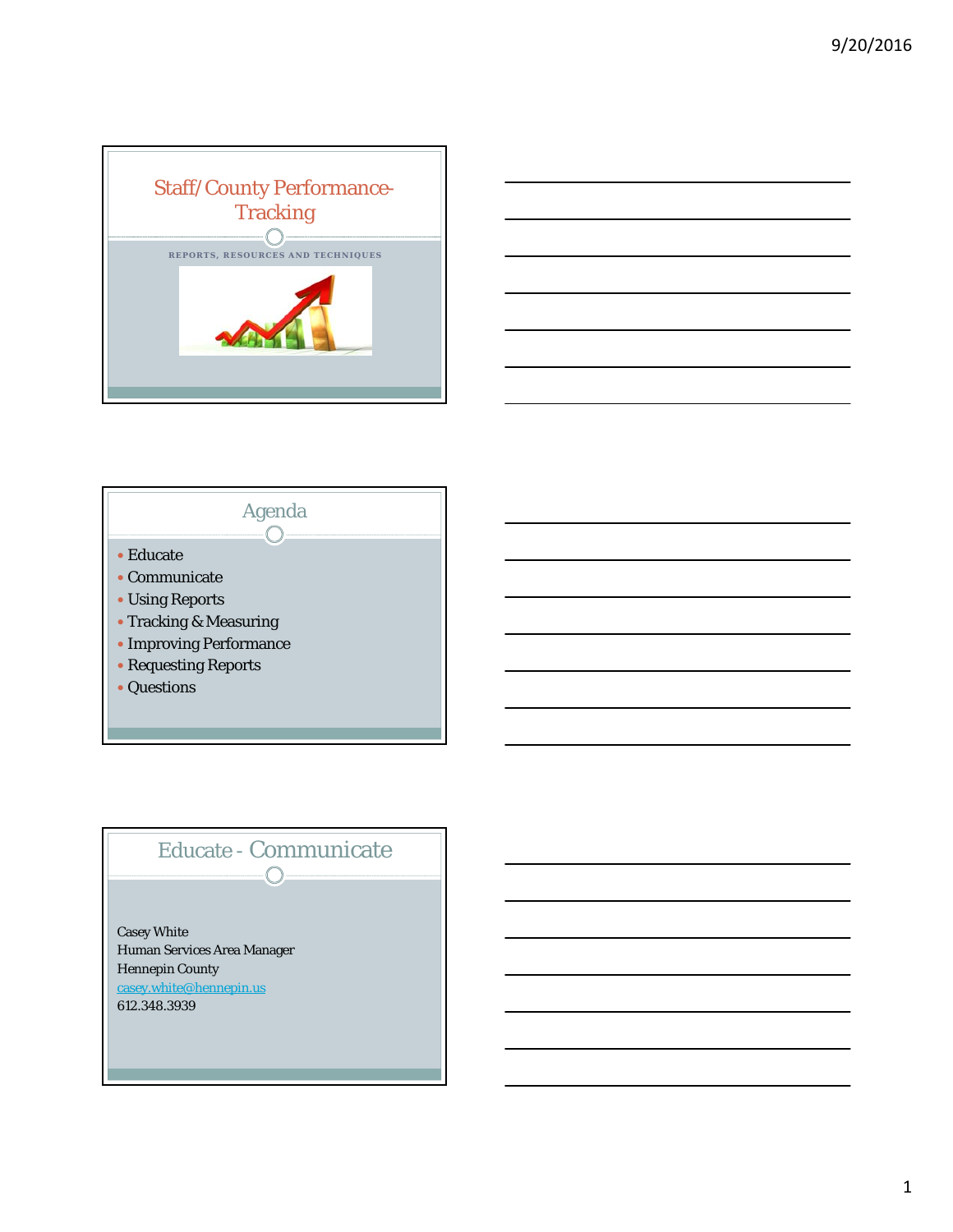Educate setting the foundation

Do you, your staff, your directors, and your County Board know about your program:

- Mission & Vision
- Goals and Requirements

# Mission

To encourage responsible parenting, family self-sufficiency and child wellbeing, the national child support program provides assistance in locating parents, establishing paternity, establishing, modifying, and enforcing support obligations, and obtaining child support for children.

#### Vision  $\bigcap$

Children can count on their parents for the financial and emotional support they need to be healthy and successful.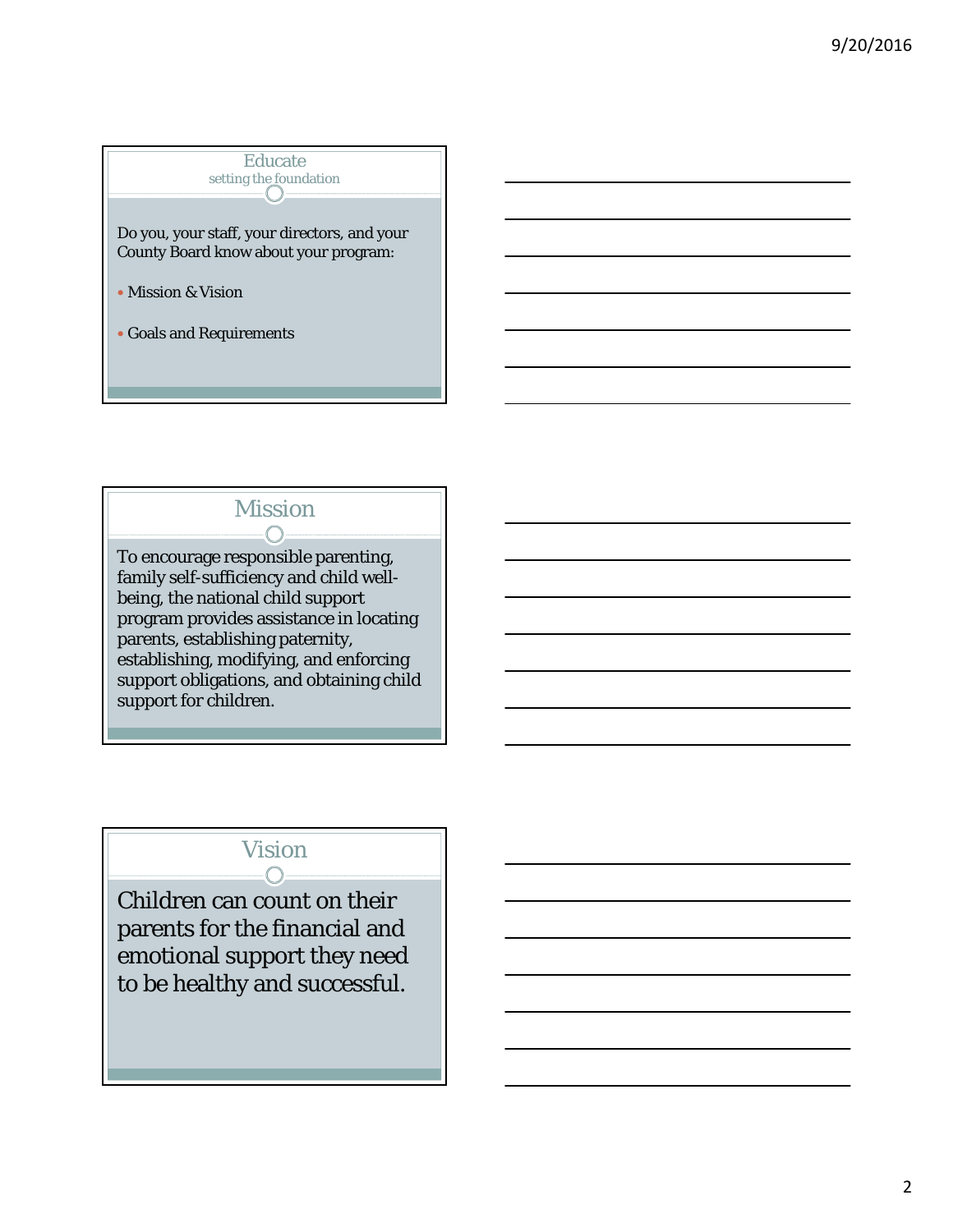





# What We Do

- Locate parents
- Establish parentage
- Establish and enforce court orders
- Review, modify and adjust court orders
- Work with other states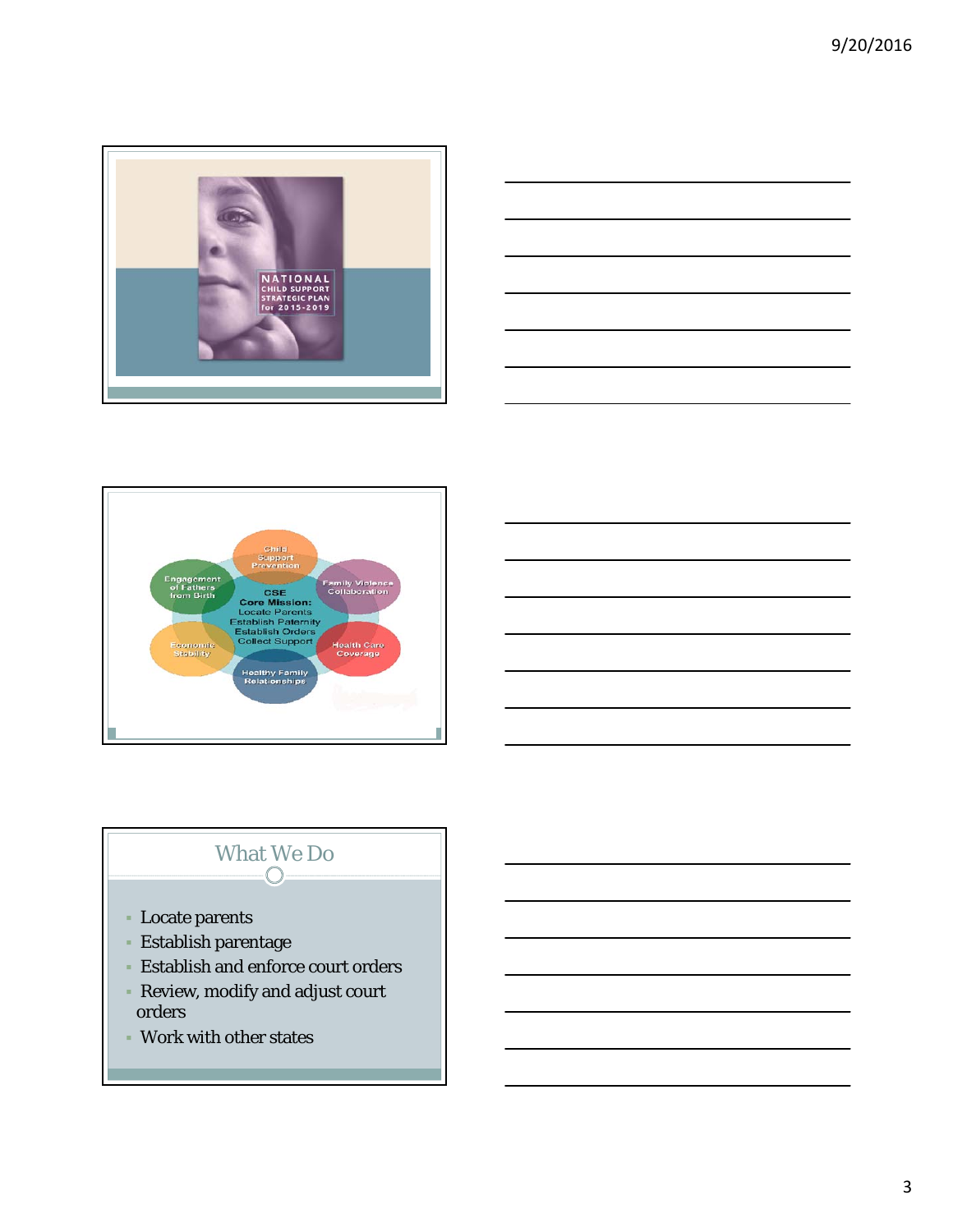#### Federal Performance Measures  $\bigcap$

- % of children with paternity established
- % of cases with orders for support
- % of current support distributed
- % of cases with collections on arrears
- Total dollars collected per \$1 of expenditure





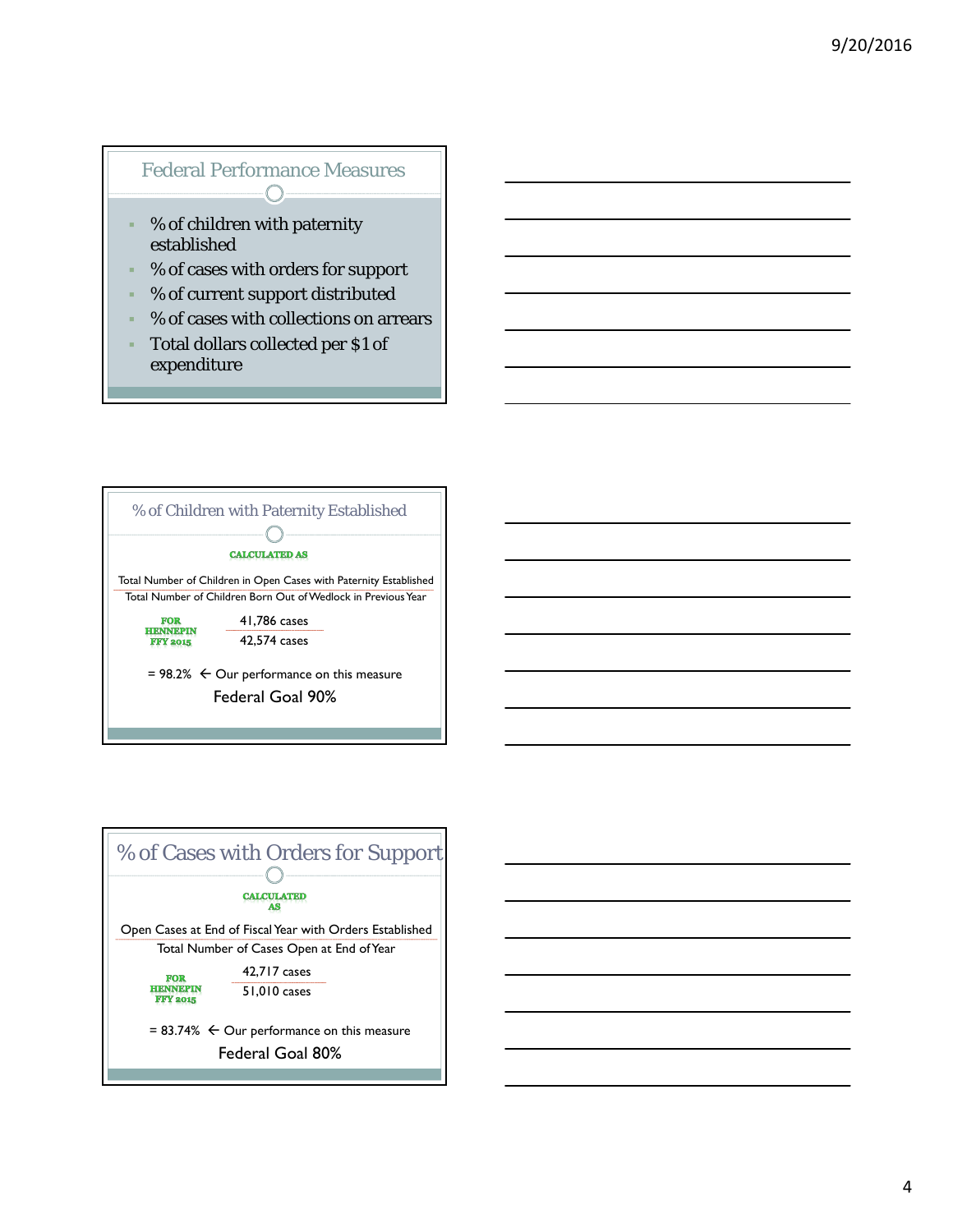



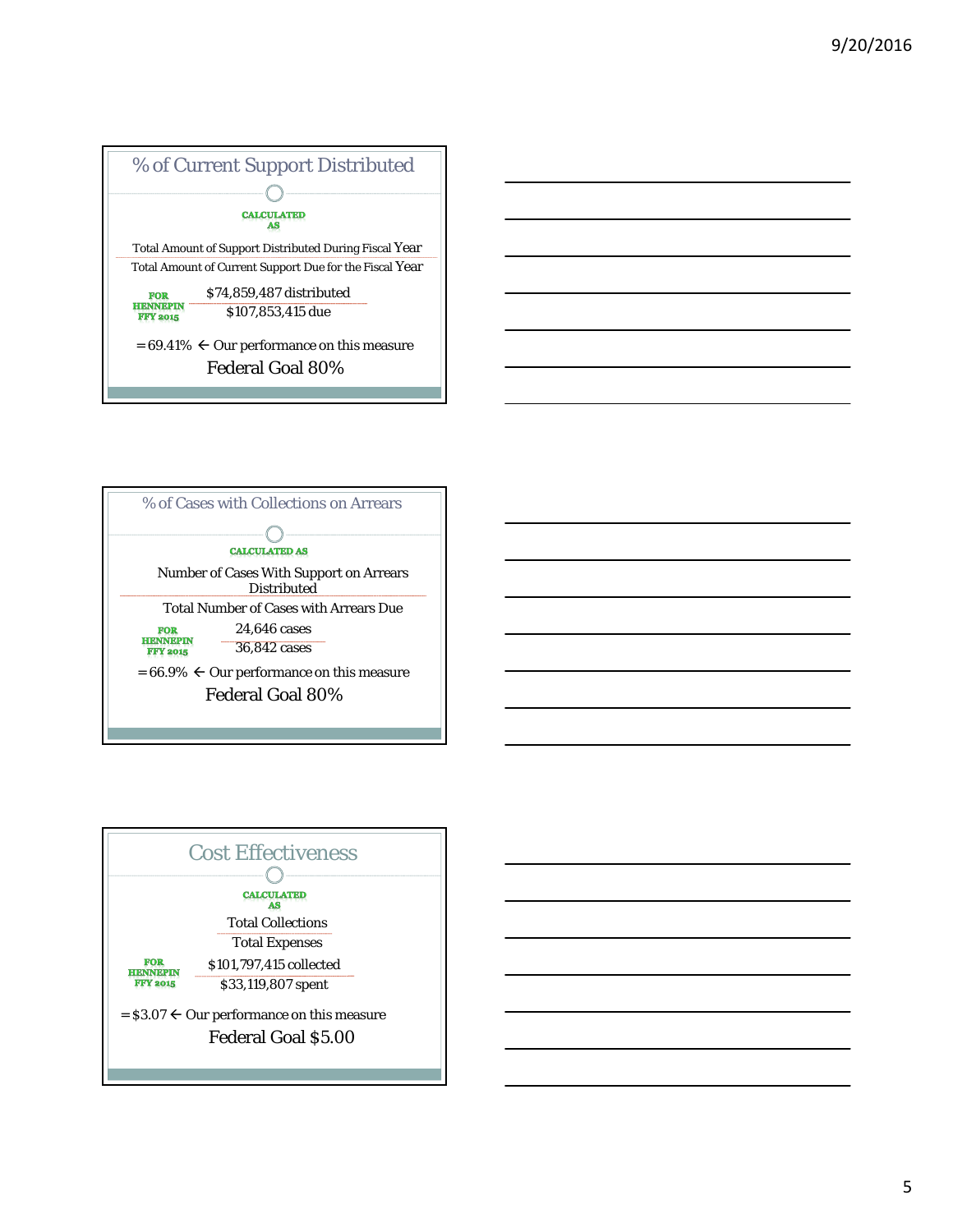# Other foundational items to consider

- Human Services Performance Management (HSPM)
- Revenue
- Expenses
- Audits
- History
- Current Challenges

#### Communicate & Engage  $\curvearrowright$

In real estate it's location, location, location. In Child Support it's communication, communication, communication.

- Choose appropriate media
- Timing is important
- Words matter
- Expectations
- Who, What, Where, How….engage

#### Using Reports/Tracking & Measuring  $\bigcap$

Lisa Burkhartzmeyer Child Support Supervisor Scott County lburkhartzmeyer@co.scott.mn.us 952.496.8533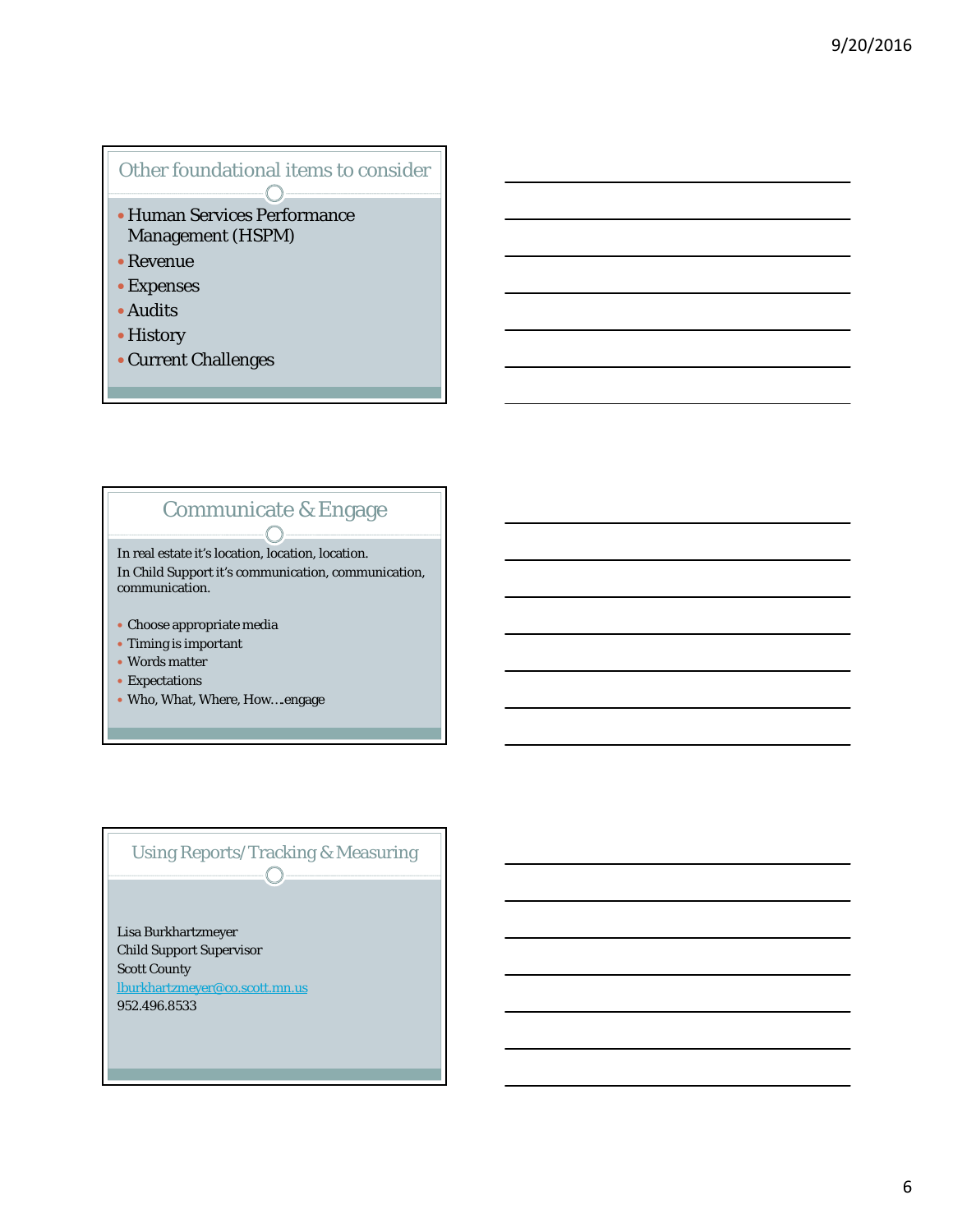### Regular Meetings with Staff

- Review annual goals-individual, Unit and County  $\circ$  Review progress towards those goals using monthly reports
- At Unit meetings brainstorm to generate ideas for special projects which could improve collections
- Green Job resource folders
- Mass mailings to targeted clients…i.e.. Cards that promote new online, secure payments from checking and savings
- $\circ$  Last year in August we made a big push to call clients with no payments towards arrears to try to increase our arrears collections. Data warehouse report F17 Arrears performance detail, cases w/o arrears payment was
- Network with other staff/counties

#### Staff Performance/Tracking and Reporting **Legal Actions**

#### Data Warehouse Reports

- o C04-LETL Paternity Actions by Worker
- o C05-LETL Establishment Actions by Worker
- o C06-LETL Modification Actions by Worker
- C07-LETL Miscellaneous Actions by Worker

#### InfoPac Reports

 QW250102 Legal Action Initiated and Completed Summary (worker)

| 23  |                | $\mathbf{A}$ | B<br>PRISM<br>Cty User ID | Ċ<br><b>Worker Name</b>                                                     | n<br>Case<br>Number         | E<br><b>NCP Name</b> | F<br><b>CP Name</b> | G<br>LETL | H<br>Action LETL Begin LETL End |                            | Date LETL<br><b>End Date</b><br>Entered | K<br>LETL                         | <b>Result Child's MCI</b> | M<br><b>Child</b><br>sPat<br>Basis |
|-----|----------------|--------------|---------------------------|-----------------------------------------------------------------------------|-----------------------------|----------------------|---------------------|-----------|---------------------------------|----------------------------|-----------------------------------------|-----------------------------------|---------------------------|------------------------------------|
|     | $\mathbf{2}$   |              | 001 X10001 worker 1       |                                                                             | MCCODMCCO1 client 1         |                      | clent fa            | PAA       | 05/11/2016                      | 03/25/2016                 | 03/25/2016                              | 000                               | 0015469751                | ADJ                                |
|     | 3              | 011 Count    |                           |                                                                             |                             |                      |                     |           |                                 |                            |                                         |                                   |                           |                                    |
| 123 |                | $\mathsf{A}$ | B                         | [8] COS LETL Establishment Actions by Worker 20160902.xlsx [Read-Only]<br>Ċ | D                           | Ė                    |                     | F         | G                               | H                          |                                         | <b>Date LETL</b>                  | K                         | ۰<br>9100                          |
|     |                |              | PRISM                     | Cty User ID Worker Name                                                     | <b>Case Number NCP Name</b> |                      | <b>CP Name</b>      |           | LETL                            | Action LETL Begin LETL End |                                         | <b>End Date</b><br><b>Entered</b> | LETL<br>Result            | Order                              |
|     | $\overline{c}$ | ŌМ           | <b>X100000</b>            | worker 1                                                                    | 0000000001 clerk1           |                      | client 1a           |           | <b>IES</b>                      | 06/30/2016                 | 03/23/2016                              | 08/23/2016                        | <b>ORD</b>                | Type<br><b>VES</b>                 |
|     |                | ion t        |                           | X101300 worker 2                                                            | 00000000002 clert 2         |                      | clert fa            |           | <b>IES</b>                      | 06/28/2016                 | 08/15/2016                              | 08/23/2016                        | ORD                       | <b>VES</b>                         |

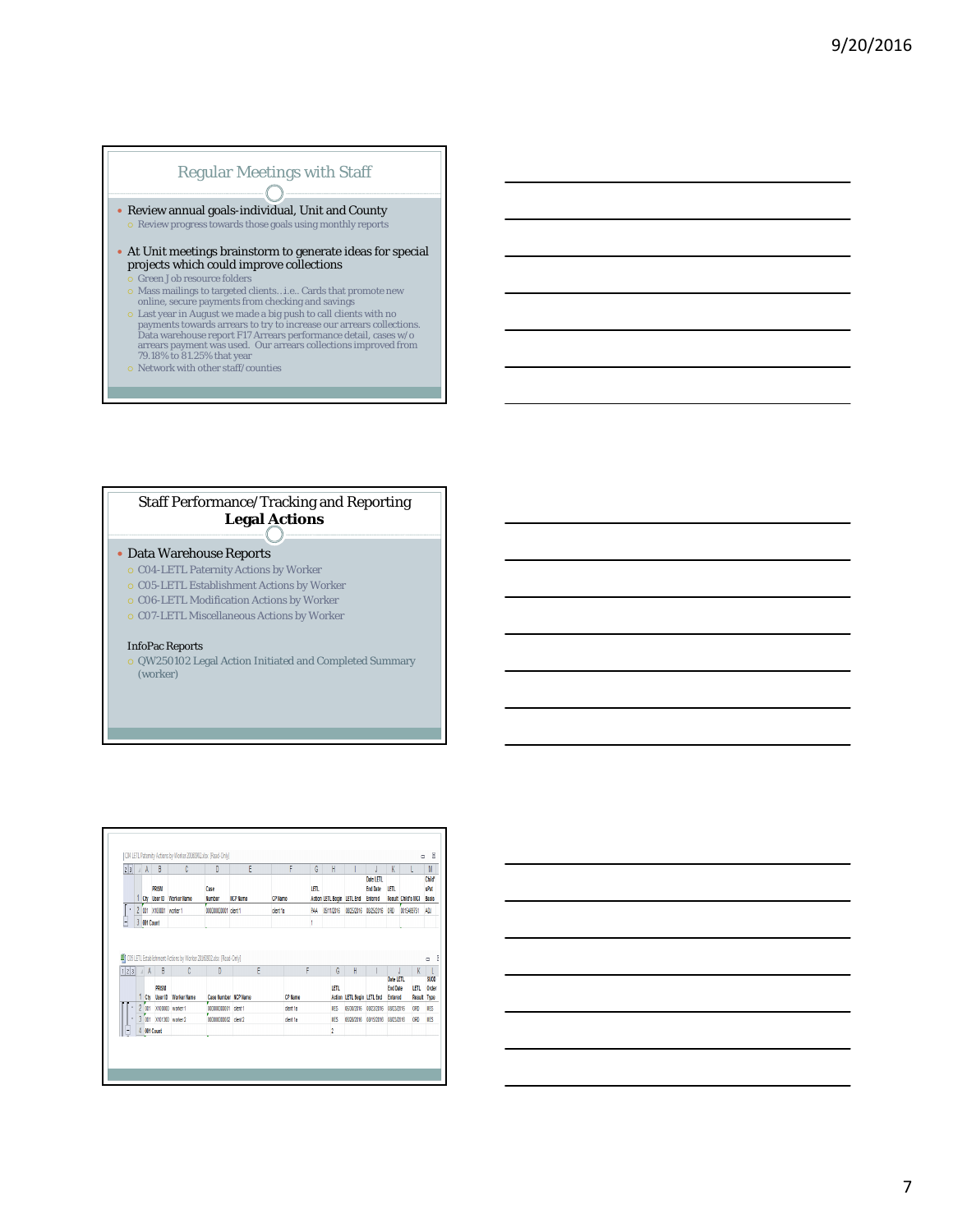| 23                                             | A<br>Ctv    | B<br>PRISM<br>User ID  | Ċ<br><b>Worker Name</b>                                                 | $\mathbf{D}$<br>Case Number NCP Name | E | F<br><b>CP Name</b> | G<br>LETL      | H<br>Action LETL Begin LETL End |            | Date LETL<br><b>End Date</b><br>Entered | K<br>LETL.                 | <b>SUOD</b><br>Order<br>Result Type |
|------------------------------------------------|-------------|------------------------|-------------------------------------------------------------------------|--------------------------------------|---|---------------------|----------------|---------------------------------|------------|-----------------------------------------|----------------------------|-------------------------------------|
| ٠                                              |             | 2 001 X100001 worker 1 |                                                                         | 00000000002 clent 1                  |   | clent fa            | RAM            | 06/23/2016 08/09/2016           |            | 08/09/2016                              | 000                        | RAM                                 |
|                                                | 3 001 Count |                        |                                                                         |                                      |   |                     |                |                                 |            |                                         |                            |                                     |
| $23$ $\overline{)$ $\overline{)$ $\overline{)$ |             | B                      | CO7 LETL Miscellaneous Actions by Worker 20160902.xlsx [Read-Only]<br>c | n.                                   | E | F                   | G              | H                               |            |                                         | K                          | $\boxdot$<br>$\qquad \qquad \Box$   |
|                                                |             |                        |                                                                         |                                      |   |                     |                |                                 |            | Date LETL                               |                            | \$100                               |
|                                                |             | PRISM                  | Ctr User ID Worker Name                                                 | <b>Case Number NCP Name</b>          |   | <b>CP Name</b>      | <b>IFTL</b>    | Action LETL Begin LETL End      |            | <b>Find Date</b><br>Entered             | <b>IFTI</b><br>Result Type | Order                               |
| ٠                                              | $2 \omega$  |                        | X100001 worker 1                                                        | MODMODI1 clert1                      |   | clent 1a            | <b>CTM</b>     | 04/05/2016 08/02/2016           |            | 08/04/2016                              | ORD                        | CTM                                 |
|                                                | $3$ 001     |                        | X100002 worker 2                                                        | 00000000002 clert 2                  |   | clent 1a            | <b>RW</b>      | 11/04/2015                      | 08/02/2016 | 03/05/2016                              | 050                        | REV                                 |
|                                                | 4 001 Count |                        |                                                                         |                                      |   |                     | $\overline{2}$ |                                 |            |                                         |                            |                                     |
|                                                |             |                        |                                                                         |                                      |   |                     |                |                                 |            |                                         |                            |                                     |









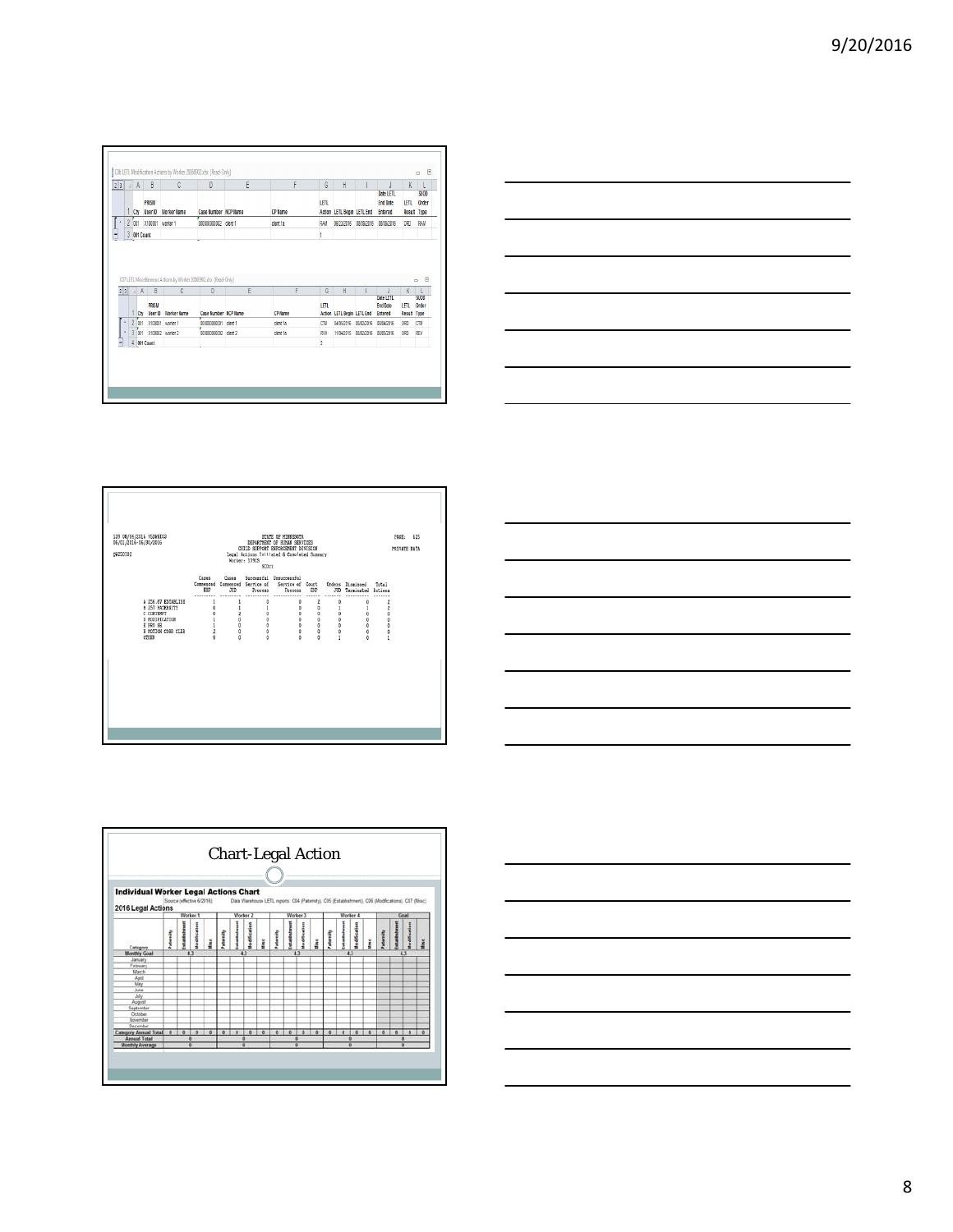#### Collections  $\bigcap$

#### Data Warehouse Reports

- F16-Arrears Performance Worker Summary.
- F18-Current Performance Worker Summary.
	- $\ast$  These 2 reports are cumulative reports starting 10/1/XX through the month you print it.

#### InfoPac Report

- QQ500601 line A.6 on top
- $^{\ast\ast}\mathrm{I}$  use F16 to track Arrears-we only need to get \$1.00 applied to arrears within the FFY to count the case as correct.
- \*\*I use QQ500601 to track current support collections-this is more of a monthly snapshot and is more accurate for current collections for a worker

| 139 SCOTT                                 | 139AID15 | worked 1                                                           | 265            | 227                         | 05.34%                     | 20             | 14,66%                  |
|-------------------------------------------|----------|--------------------------------------------------------------------|----------------|-----------------------------|----------------------------|----------------|-------------------------|
| 139 SCOTT                                 | 139CS055 | worker 2                                                           | 128            | 157                         | 83.59%                     | 21             | 16.41%                  |
| 139 SCOTT                                 | 13903057 | worker 3                                                           | 275            | 221                         | 84,00%                     | 44             | 16,00%                  |
| 139 SCOTT                                 | 13003058 | worker 4                                                           | tit            | 264                         | 79.20%                     | 69             | 20.72%                  |
| 139 SCOTT                                 | 139CS059 | worker 5                                                           | 297            | 244                         | 82.15%                     | 53             | 17.85%                  |
| 139 SCOTT                                 | 13909060 | worker 6                                                           | 267            | 227                         | 95.02%                     | 40             | 14 9 8 %                |
| 139 SCOTT                                 | 13909061 | worker?                                                            | 121            | 110                         | 00 91%                     | 11             | 9.09%                   |
| 139 SCOTT                                 | 139CS062 | worker B                                                           | 246            | 166                         | 67.40%                     | BO.            | 32.52%                  |
| 130 SCOTT                                 | 13005063 | worker 9                                                           |                | ×                           | 44.44%                     | s              | 55,58%                  |
| 139 SCOTT                                 | 139CSO64 | worker 10                                                          | 277            | 235                         | 84.84%                     | 42             | 15.16%                  |
| 139 SCOTT                                 | 13909065 | worker 11                                                          | $\overline{a}$ | $\sim$                      | 0.00%                      | $\overline{2}$ | 100.00%                 |
|                                           | 13909066 | worker 12                                                          | 200            | 143                         | 71.50%                     | 57             | 20,50%                  |
|                                           |          |                                                                    |                |                             |                            |                |                         |
|                                           |          | F18 Current Ferformance Report Surromany 20100902.vlus (Read-Only) | 2.421          | 1958                        | 85,88%                     | 463            | 19.12%                  |
| 139 SCOTT                                 | 130AID25 | worker 1                                                           |                | 171537.81                   | 119,451.11                 |                | 69.64%                  |
| 139 SCOTT                                 | 139CS056 | worker 2                                                           |                | 700.159.16                  | 58125727                   |                | 83.02%                  |
| 139 SCOTT                                 | 13903057 | worker 3                                                           |                | 1,607,650.17                | 1,355,092.52               |                | 84,29%                  |
| 139 SCOTT                                 | 130CS058 | worker 4                                                           |                | 1,703,358.06                | 1,300,423.88               |                | 31.63%                  |
| <b>139 SCOTT</b>                          | 139CS059 | worker 5                                                           |                | 1,542,285.88                | 1,393.175.11               |                | 84.83%                  |
| 139 SCOTT                                 | 139CS060 | worker 6                                                           |                | 1.466.236.59                | 1,208,704.62               |                | 82.44%                  |
| 139 SCOTT                                 | 13905061 | worker 7                                                           |                | 747,245.36                  | 637,080.64                 |                | 05.26%                  |
| 139 BCOTT                                 | 13905062 | worker B                                                           |                | 769, 957, 48                | 412 061 33                 |                | 53,59%                  |
| 139 SCOTT                                 | 13909063 | worker 9                                                           |                | 17,260.00                   | 5,615.94                   |                | 32.54%                  |
| 139 SCOTT<br>139 SCOTT Total<br>139 SCOTT | 13009064 | worker 10                                                          |                | 1,956,734.88                | 1.671.567.84               |                | 05.43%                  |
| 130 SCOTT                                 | 139CS065 | worker 11                                                          |                | 7 600.00                    | 2500.00                    |                | 32.89%                  |
| 139 SCOTT<br>139 SCOTT Total              | 139CS066 | worker 12                                                          |                | 528,102.88<br>11.317.130.27 | 271,008.44<br>9.047.939.70 |                | 51.32%<br><b>79.95%</b> |

| <u>state and the state of the state of the state of the state of the state of the state of the state of the state of the state of the state of the state of the state of the state of the state of the state of the state of the</u> |     |
|--------------------------------------------------------------------------------------------------------------------------------------------------------------------------------------------------------------------------------------|-----|
|                                                                                                                                                                                                                                      | ___ |
| <u> Alexander de la construcción de la construcción de la construcción de la construcción de la construcción de l</u>                                                                                                                |     |
|                                                                                                                                                                                                                                      |     |
|                                                                                                                                                                                                                                      |     |
|                                                                                                                                                                                                                                      |     |



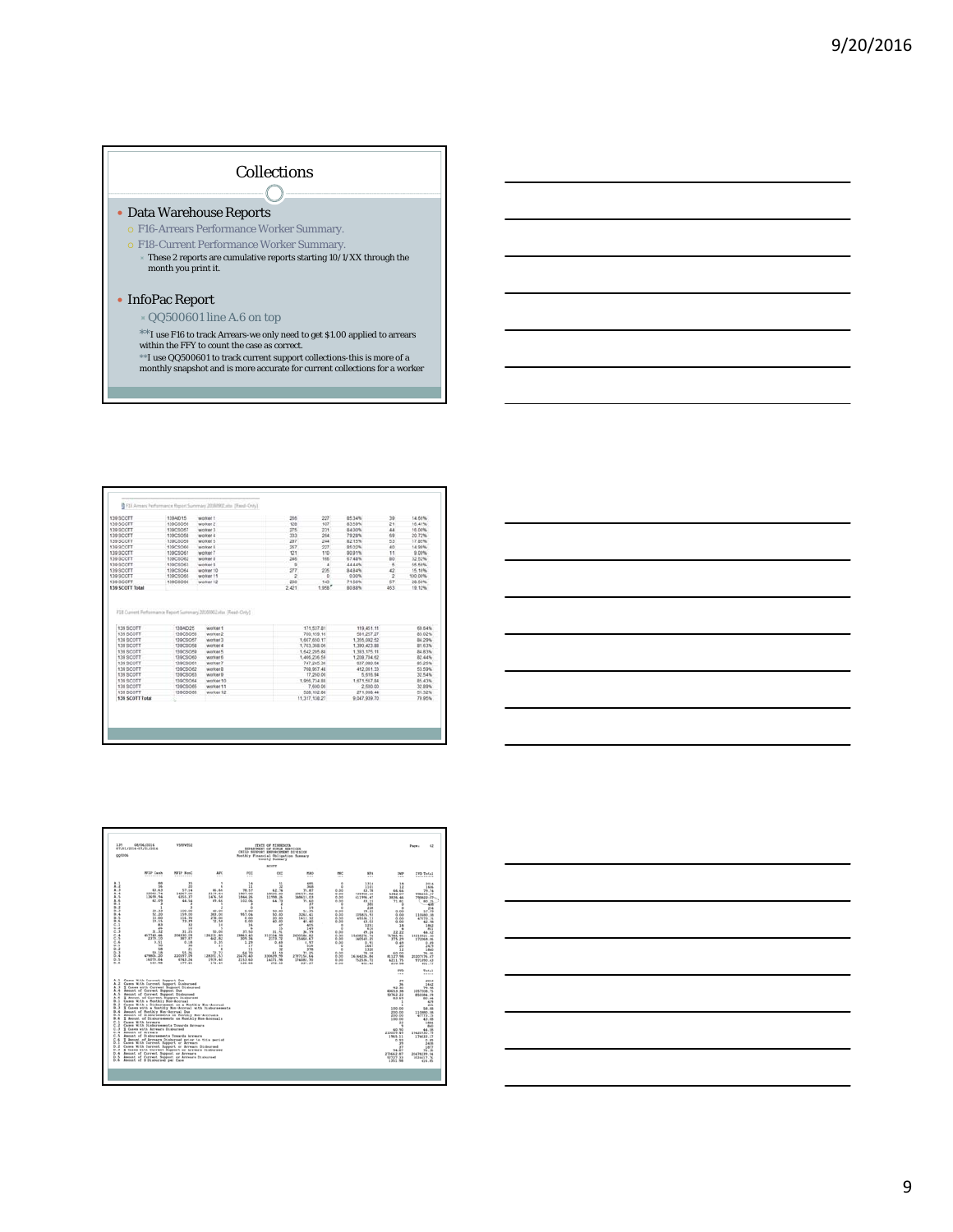| <b>Individual Worker Collection Chart</b> |         |                            |          |                |                                                            |         |               |                |                   |        |
|-------------------------------------------|---------|----------------------------|----------|----------------|------------------------------------------------------------|---------|---------------|----------------|-------------------|--------|
|                                           |         | Source (effective 6/2015): |          |                | Arrears is from report F16. Current is from QQ5006 A.6 top |         |               |                |                   |        |
| 2016 Collections                          |         |                            |          |                |                                                            |         |               |                |                   |        |
|                                           |         | Worker 1                   | Worker 2 |                | Worker 3                                                   |         | Worker 4      |                |                   | Goal   |
| Category                                  | Current | <b>Arrears</b>             | Current  | <b>Arrears</b> | Current                                                    | Arrears | Current       | <b>Arrears</b> | Current   Arrears |        |
| Goal                                      | 80,00%  | 80.00%                     | 88,00%   | 80.00%         | 80.00%                                                     | 80.00%  | <b>33,00%</b> | 80,00%         | 85.00%            | 80,00% |
| January                                   | 68.65%  | 50.98%                     | 86.28%   |                | 55.309                                                     | 61.20%  | 85.17%        | 72.44%         | 73859             | 63.03% |
| February                                  | 82 25%  |                            | 86.05%   |                | 49.943                                                     |         | 86.55%        | 77.34%         | 78.209            |        |
| March                                     |         |                            | 8286%    | <b>76.03%</b>  |                                                            |         | 86.16%        | 79.69%         |                   |        |
| April                                     |         |                            | 83.58%   | 80.30%         |                                                            |         | 85.12%        | 81.85%         |                   |        |
| May                                       |         |                            | 84.53%   | 81.55%         |                                                            |         | 82.73%        | 82.40%         |                   | 72.88* |
| June                                      |         |                            |          |                |                                                            |         |               |                |                   |        |
| July                                      |         |                            |          |                |                                                            |         |               |                |                   |        |
| August                                    |         |                            |          |                |                                                            |         |               |                |                   |        |
| September                                 |         |                            |          |                |                                                            |         |               |                |                   |        |
| October                                   |         |                            |          |                |                                                            |         |               |                |                   |        |
| November                                  |         |                            |          |                |                                                            |         |               |                |                   |        |
| December                                  |         |                            |          |                |                                                            |         |               |                |                   |        |
| Average                                   | 66.05%  | <b>55.61%</b>              | 84.66%   | 75.69%         | 53.76%                                                     | 65.73%  | 85.15%        | 78.74%         | 72.41%            | 68.94% |



|        |                     | STW Arrears Performance Incremntal Goal by wokrer 20160809 |                      |                             |         |                   |                                                    |                                          |
|--------|---------------------|------------------------------------------------------------|----------------------|-----------------------------|---------|-------------------|----------------------------------------------------|------------------------------------------|
| County | Worker ID           | Worker Name                                                | Cases w Arrs<br>Doin | Cases w<br><b>Arrs Paid</b> | Ratio % | to increase<br>1% | Nor of Cases Nor of Cases<br>to increase<br>$25 -$ | <b>Nbr of Cases</b><br>to increase<br>3% |
|        | 139 SCOTT 139111111 | worker 1                                                   | 263                  | 220                         | 83.65%  | 26                | 53                                                 | 7.9                                      |
|        | 139 SCOTT 139111112 | worker 2                                                   | 128                  | 108                         | B4.38%  | 11                | 28                                                 | 3.8                                      |
|        | 139 SCOTT 139111113 | worker 3                                                   | 273                  | 227                         | B3.15%  | 27                | 55                                                 | 82                                       |
|        | 139 SCOTT 139111114 | worker 4                                                   | 326                  | 257                         | 79.08%  | 33                | 65                                                 | 9.8                                      |
|        | 139 SCOTT 139111115 | worker 5                                                   | 293                  | 235                         | 80,20%  | 29                | 5.9                                                | 88                                       |
|        | 139 SCOTT 139111116 | worker 6                                                   | 262                  | 221                         | 84.35%  | 26                | 52                                                 | 7.9                                      |
|        | 139 SCOTT 139111117 | worker 7                                                   | 121                  | 102                         | 89,26%  | 12                | 2.4                                                | 3.6                                      |
|        | 139 SCOTT 139111118 | worker 8                                                   | 240                  | 158                         | 65.83%  | 24                | 48                                                 | 72                                       |
|        | 139 SCOTT 139111119 | worker 9                                                   | υ                    |                             | 57.14%  | 0.1               | 0.1                                                | 0.2                                      |
|        | 139 SCOTT 139111120 | worker 10                                                  | 276                  | 233                         | 84.42%  | 28                | 5.5                                                | 8.3                                      |
|        | 139 SCOTT 139111121 | worker 11                                                  | ٩                    |                             | 33.33%  | 0.0               | 0.1                                                | 0.1                                      |
|        | 139 SCOTT 139111122 | worker 12                                                  | 199                  | 140                         | 70.35%  | 20                | 40                                                 | 6.0                                      |

| <u> 1989 - Johann Stoff, Amerikaansk politiker (* 1908)</u>                                                            |  |
|------------------------------------------------------------------------------------------------------------------------|--|
|                                                                                                                        |  |
|                                                                                                                        |  |
|                                                                                                                        |  |
| <u> 1989 - Johann Stoff, amerikansk politiker (* 1908)</u>                                                             |  |
|                                                                                                                        |  |
|                                                                                                                        |  |
|                                                                                                                        |  |
| <u> 1989 - An Dùbhlachd ann an Dùbhlachd ann an Dùbhlachd ann an Dùbhlachd ann an Dùbhlachd ann an Dùbhlachd ann a</u> |  |
|                                                                                                                        |  |
|                                                                                                                        |  |
|                                                                                                                        |  |
|                                                                                                                        |  |
|                                                                                                                        |  |
|                                                                                                                        |  |
|                                                                                                                        |  |
|                                                                                                                        |  |
|                                                                                                                        |  |
|                                                                                                                        |  |
|                                                                                                                        |  |
|                                                                                                                        |  |
|                                                                                                                        |  |
| <u> 1989 - Johann Stoff, amerikansk politiker (d. 1989)</u>                                                            |  |
|                                                                                                                        |  |

|                  |           |                                                             | Worker-Data warehouse monthly report |                |         |                                    |                                    |                                     |
|------------------|-----------|-------------------------------------------------------------|--------------------------------------|----------------|---------|------------------------------------|------------------------------------|-------------------------------------|
|                  |           |                                                             |                                      |                |         |                                    |                                    |                                     |
|                  |           | STW Current Performance Incremental Goal by Worker 20160809 |                                      |                |         |                                    |                                    |                                     |
| County           | Worker ID | Worker Name                                                 | Carr Supp Due                        | Curr Supp Coll | Ratio % | Amount<br>Collin<br>increase<br>1% | Amount<br>Collin<br>increase<br>25 | Amount<br>Coll to<br>increase<br>25 |
| 139 SCOTT        | 130111111 | worker 1                                                    | 169 637.81                           | 117, 931.11    | 69.62%  | \$1,696                            | \$3,393                            | \$5,089                             |
| 139 SCOTT        | 139111112 | worker 2                                                    | 652 040 33                           | 538 455 79     | 82.58%  | \$6,620                            | \$13.041                           | \$19.661                            |
| 139 SCOTT        | 139111113 | worker 3                                                    | 1,471,707.15                         | 1,235,339.44   | 83.94%  | 814 717                            | \$29,434                           | \$44,151                            |
| 139 SCOTT        | 139111114 | worker 4                                                    | 155455137                            | 1271655.01     | 81.80%  | \$15.546                           | \$31.091                           | \$46,637                            |
| 139 SCOTT        | 139111115 | worker 5                                                    | 1,498,701.53                         | 1,268,955.56   | 84.67%  | \$14,987                           | \$29.974                           | \$44.951                            |
| <b>139 SCOTT</b> | 139111116 | worker 6                                                    | 1,348 446 26                         | 1,107,637.33   | 82.14%  | \$13,484                           | \$26,969                           | \$40,453                            |
| 139 SCOTT        | 139111117 | worker 7                                                    | 673,619.00                           | 574.547.50     | 85.29%  | \$6,736                            | \$13,472                           | \$20,209                            |
| 139 SCOTT        | 139111118 | worker 8                                                    | 659.493.85                           | 359 913 23     | 54.57%  | \$6,595                            | \$13,190                           | \$19.785                            |
| <b>139 SCOTT</b> | 120111110 | Worker 9                                                    | 14 390 00                            | 426494         | 29.64%  | \$144                              | \$288                              | \$432                               |
| 139 SCOTT        | 139111120 | worker 10                                                   | 1.794.149.32                         | 1529 354 93    | 85.24%  | \$17,941                           | \$35,883                           | \$53.824                            |
| 139 SCOTT        | 139111121 | worker 11                                                   | 7,064.00                             | 2,106.00       | 29.81%  | 571                                | \$141                              | \$212                               |
| 139 SCOTT        | 139111122 | worker 12                                                   | 483.561.12                           | 248.654.52     | 51.42%  | \$4,835                            | \$9.671                            | \$14,507                            |

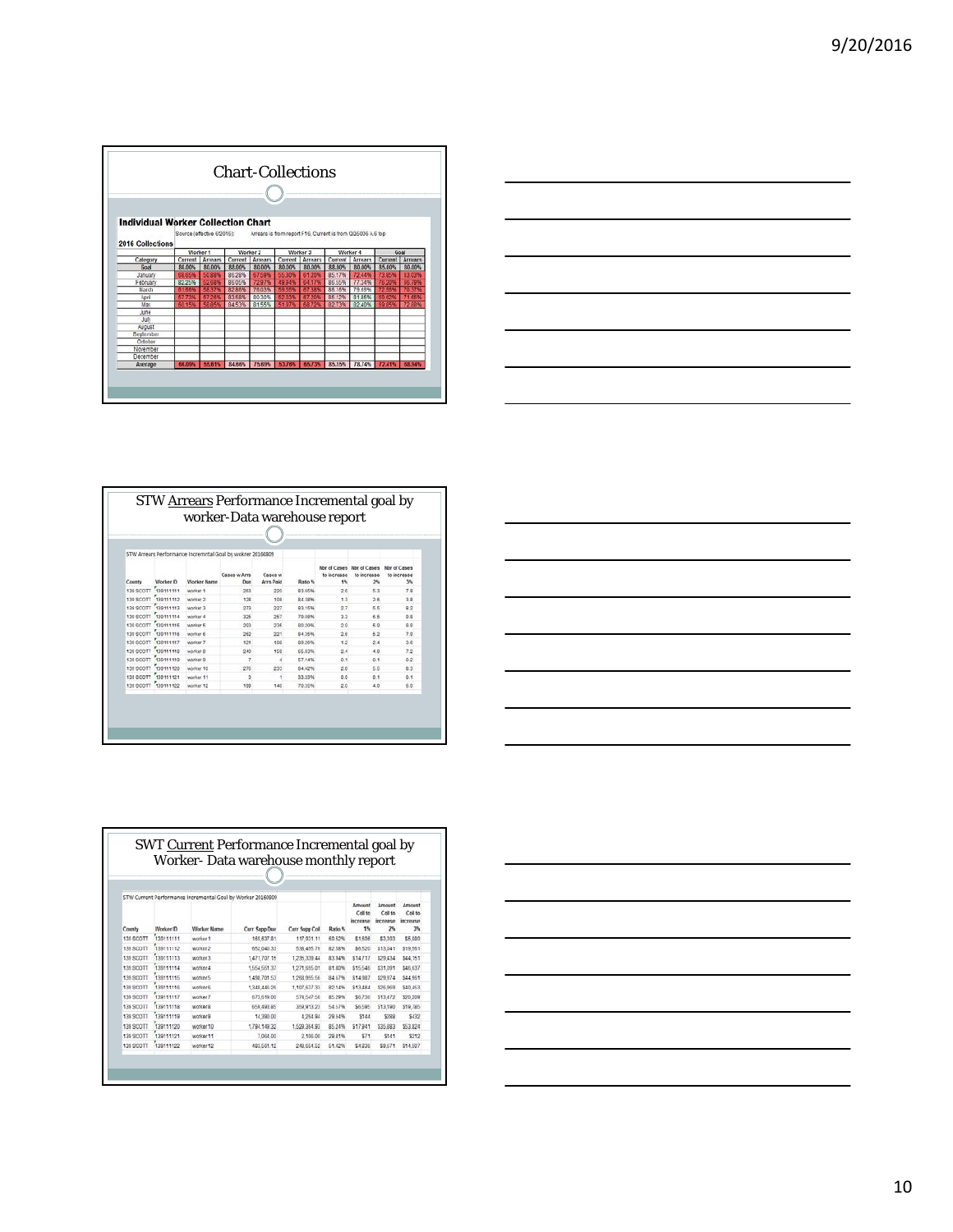| Worker ID          | UR. | Cases with<br>Curr and Arrs | Mo Accl     | Non-Accl    | Arrears        | Cases with<br>Collections | Collections | % of Cases w<br>Collections |
|--------------------|-----|-----------------------------|-------------|-------------|----------------|---------------------------|-------------|-----------------------------|
| 139CSO0x           |     | 40                          | \$10,362.00 | \$1,274.00  | \$496,143.27   |                           | 5475.20     | 25%                         |
| 139mm              |     | 153                         | \$43,775.28 | \$17,337.79 | \$2,121,155.77 | 84                        | \$37,935.96 | 54.9%                       |
| 139CS00x           | ₽   | 50                          | \$12,699.57 | \$4,370.81  | \$612,538.24   | $\overline{34}$           | \$14.191.15 | 68.0%                       |
| 139CSO0x Total     |     | 243                         | \$66,836,85 | \$22 982 60 | \$3 229 837 28 | 119                       | \$52,602.31 | 49.0%                       |
| 139CSOv            |     | 3                           | \$692.00    | \$0.00      | \$28,196.43    | 0                         | \$0.00      | 0.0%                        |
| 139CSOv            |     | 124                         | \$30,864.79 | \$10,870.31 | \$1 851 063 99 | 翁                         | \$20,602.75 | 50.8%                       |
| 139CSOV            | R   | 81                          | \$12,984.97 | \$2,814.88  | \$934.039.86   | 43                        | \$13,703.36 | 70.5%                       |
| 139CSOy Total      |     | 188                         | 544 541 76  | \$13,685.19 | \$2 813 300 28 | 106                       | \$34,306.11 | 56.4%                       |
| <b>Grand Total</b> |     | 431                         | 5111 378 61 | \$36,667.79 | \$6.043.137.56 | 7%                        | \$86,908.47 | 42.2%                       |

|                                                                                   | ,我们也不会有什么。""我们的人,我们也不会有什么?""我们的人,我们也不会有什么?""我们的人,我们也不会有什么?""我们的人,我们也不会有什么?""我们的人 |
|-----------------------------------------------------------------------------------|----------------------------------------------------------------------------------|
|                                                                                   |                                                                                  |
|                                                                                   |                                                                                  |
| ,我们也不会有一个人的事情。""我们的人们是不是我们的人,我们也不会有一个人的人,我们也不会有一个人的人,我们也不会有一个人的人,我们也不会有一个人的人,我们也不 |                                                                                  |
|                                                                                   |                                                                                  |
|                                                                                   |                                                                                  |
|                                                                                   |                                                                                  |
|                                                                                   |                                                                                  |
|                                                                                   |                                                                                  |

Intake  $\mathbb C$ 

- Case aides track intake through CRDL and NPA applications monthly. We started separating out METS referrals also
- $\bullet$  This data can/will be used to justify increased staff

|      | SEPTEMBER, 2016 INTAKE TOTALS |       |       |               |
|------|-------------------------------|-------|-------|---------------|
| DATE | <b>TOTAL</b>                  | METS. | 51.38 | <b>REOPEN</b> |
|      | 43                            |       |       |               |
|      |                               |       |       |               |
|      |                               |       |       |               |
|      |                               |       |       |               |
|      |                               |       |       |               |
|      |                               |       |       |               |
|      |                               |       |       |               |
|      |                               |       |       |               |
| 12   |                               |       |       |               |
|      |                               |       |       |               |
|      |                               |       |       |               |
|      |                               |       |       |               |
| 16   |                               |       |       |               |
|      |                               |       |       |               |
| 19   |                               |       |       |               |
|      |                               |       |       |               |
| 21   |                               |       |       |               |
| 23   |                               |       |       |               |
| 23   |                               |       |       |               |
| 28   |                               |       |       |               |
|      |                               |       |       |               |
| 28   |                               |       |       |               |
|      |                               |       |       |               |
|      |                               |       |       |               |

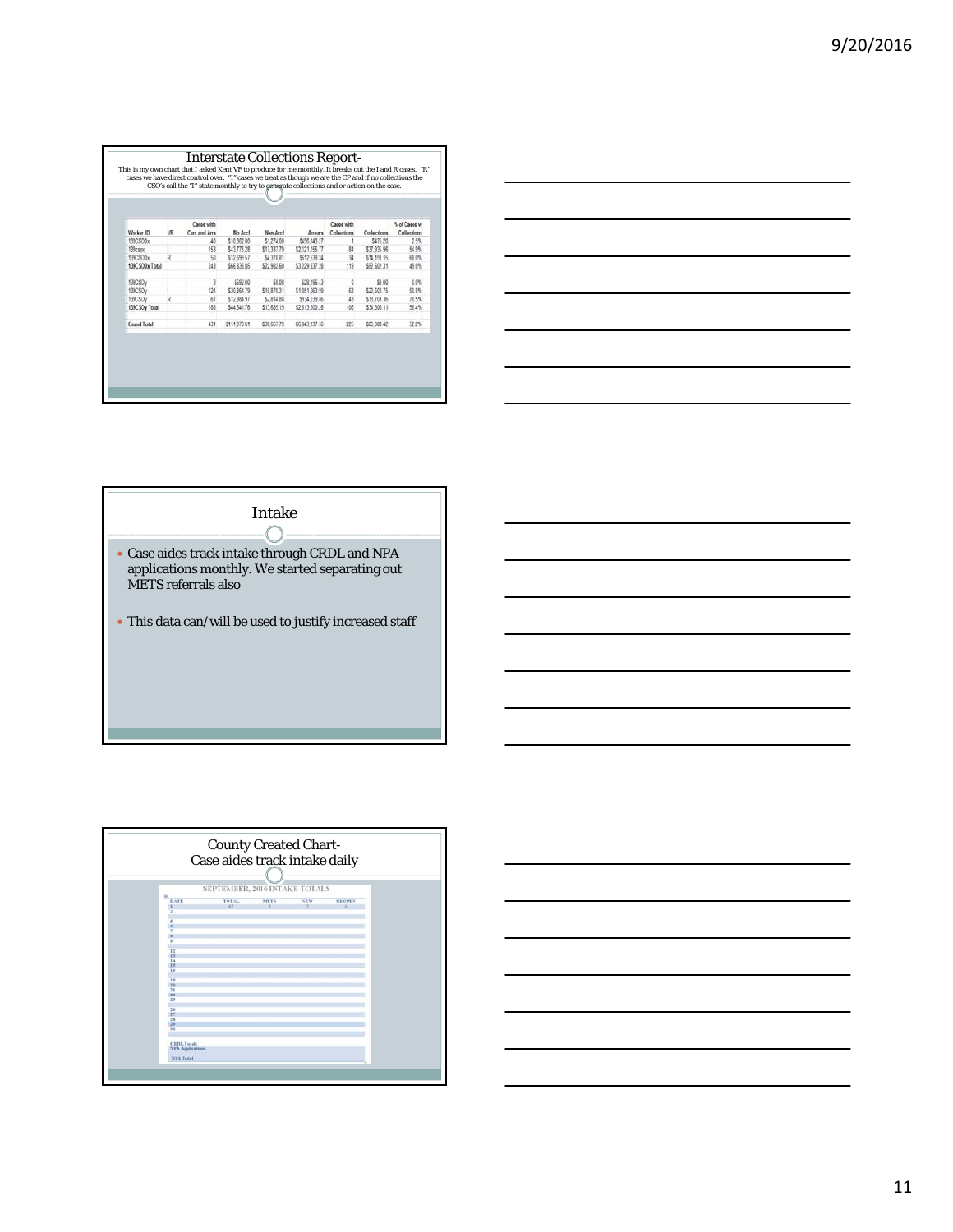



#### County Performance-Tracking and Reporting  $\overline{\phantom{a}}$

Every month County performance is documented using the reports listed on the following 2 slides. The completed report is emailed monthly to all child support staff, directors and county Attorneys.

*I've provided a blank spread sheet for you to use if you would like. You can find it on the MFSRC website where other documents can be found or feel free to email me at lburkhartzmeyer@co.scott.mn.us*

#### InfoPac/Data Warehouse Reports….  $\bigcap$

#### Caseload Counts and Intake

- QW2601 03 Caseload Count (last page) (info pac)
- Intake-County generated spreadsheet (listed above). This also includes maintaining county counts which the CSO who does this function reports to me
- % Current Support
- QQ5006 03-lines A4,A5,A6 on top-Percentage/Amount of current support disbursed (info pac)
- \$ Collected/Disbursed
	- QQ5006 03-line D5 on Bottom (info pac)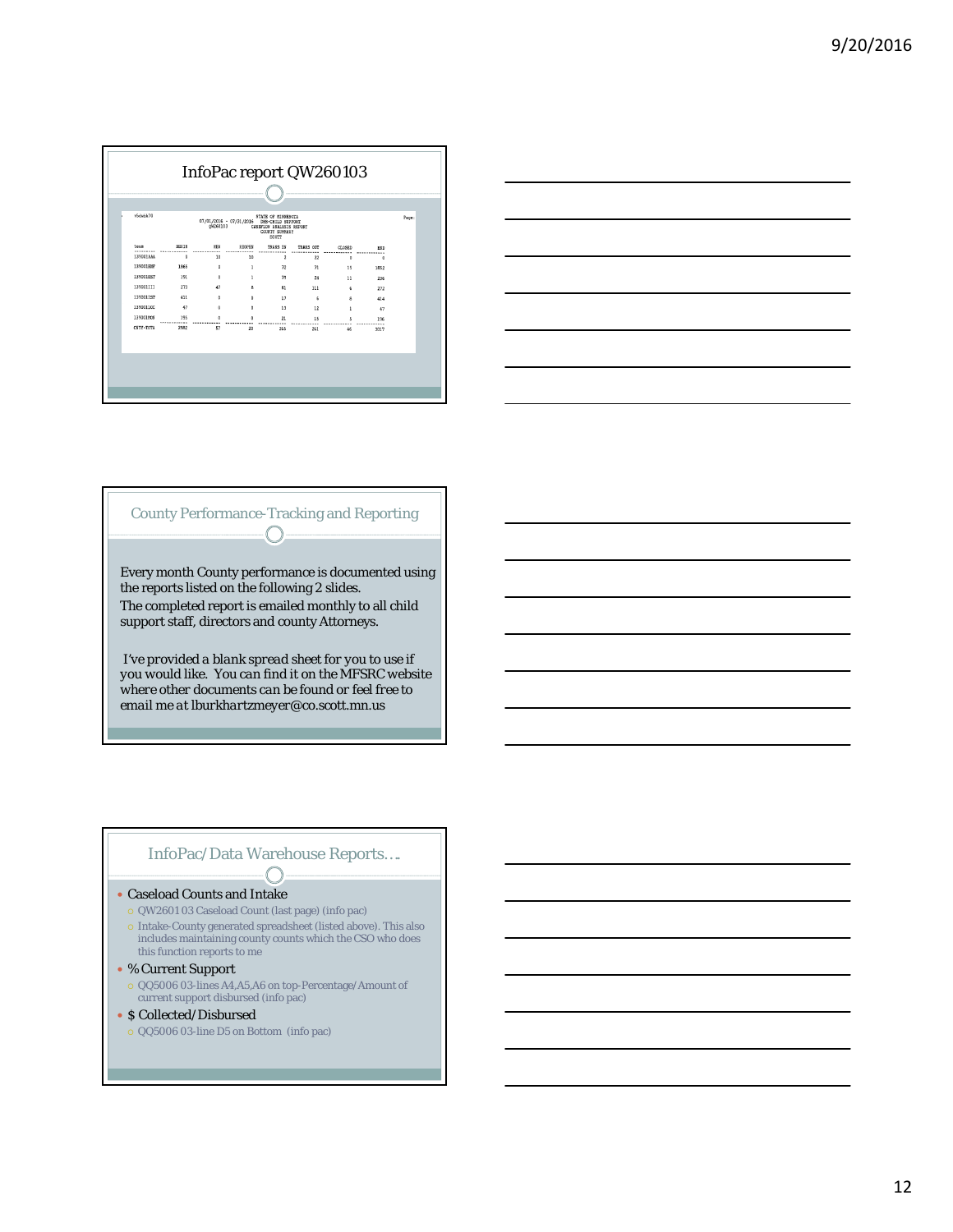#### …..continued % Cases with Arrears F16 Arrears Performance Worker Summary (Data Warehouse) % Current Dollars F18 Current Performance Summary (Data Warehouse) Case Type

- QQ2405 01 Caseload county by type (info pac) Cases W/O Orders
- QQ4105 02 Cases w/o court order summary (info pac)
- Legal Action
- QW2501 04 Legal Actions initiated and completed (info pac)
- Paternity Ratio-done quarterly QQ3208 01 Paternity Establishment Report (info pac)

#### Low hanging fruit-tips to improve county performance……

#### Use reports to clean up old cases . Print them monthly and give to CSO's to work.

- Data warehouse
- E06 Suppression cases no pymt in 90 days
- F11 Cases with Arrs w 12 mos pymts
- F12 Cases with Active JPB obligations F14 Cases with Arrears w/o non-accrual
- F19 Cases with recent non-payment
- P10 Cases with NCP address unknown for 3 years
- o P11 Cases with NCP over age 60
- P12 NVID cases with no payment in 3 mo
- P17 Cases without Recent Activity
- P18 Cases with NCP's in Mexico
- 

#### …..continued  $\curvearrowright$

#### • Info Pac reports

- QQ440201 Cases with SUDE Codes
- QQ650101 FIDM Matched records and activities
- QQ250401 Delinquency Report-no payments
- QQ250402 Delinquency Report-partial payments
- 

#### AMPP Reports (Info Pac)

- QW450501 Potential arrears mgmt cases for review report
- QW450502 Potential arrears mgmt cases for PA arrears rpt
- QW450503 Paying cases with increasing arrears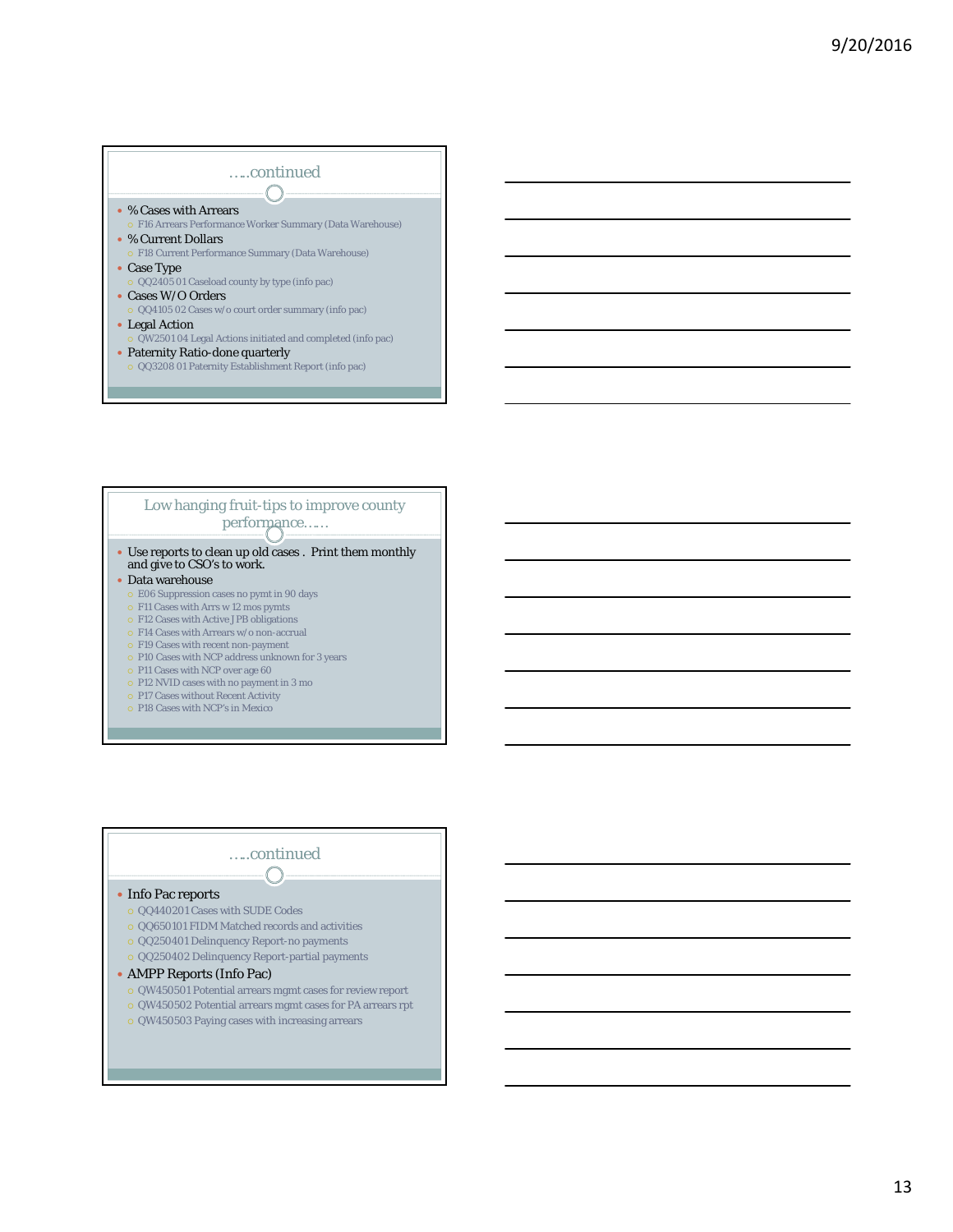## Improving Performance  $\bigcap$

Jannell Boeckermann Human Services Supervisor Stearns County jannell.boeckermann@co.stearns.mn.us 320.656.6082

145 Interstate Current Support Collected

| <b>Team Position</b>       |                  |                         |                                  |                                   | <b>Last T8900</b><br>٠     |                         |                             |                  |  |
|----------------------------|------------------|-------------------------|----------------------------------|-----------------------------------|----------------------------|-------------------------|-----------------------------|------------------|--|
| $-100$<br>13 SAFANSCOOM    | * Case Numb. * 7 | Intervited * BW M State | <b>MAMBODNER</b>                 | <sup>o</sup> Last Paid            | TOYOT CAAC *<br>05/24/2016 | Amount (I.Y.<br>\$65.50 | Amount Collect <sup>®</sup> | % of Current C-1 |  |
| <b>Mi satópaciónio</b>     |                  |                         | <b>AK-MISCONEN</b>               | 02020918                          | 27/11/2016                 |                         |                             | E.50%            |  |
|                            |                  |                         |                                  | 02/22/2016                        |                            |                         |                             | 1.00%            |  |
| 15.145001CCC39             |                  |                         | 14-WEICONISM                     | 03/08/2018                        | 01/13/2016                 |                         |                             | 0.00%            |  |
| 16 145001CCC39             |                  |                         | 55-WISCONSIN                     | 87/22/2618                        | 11022040                   |                         |                             | 3.50%            |  |
| 17-145001CCC30             |                  |                         | <b>M-WISCONSIN</b>               |                                   | 83/10/2016                 | \$129.50                |                             | 0.55%            |  |
| 18. SASONICCIO             |                  |                         | <b>MUNICIPAL</b>                 | <b>ATINGDETE</b>                  | 07/25/2016                 | \$300.30                |                             | 5.50%            |  |
| 19 14100100039             |                  |                         | <b><i>BO-INTERNATIONAL</i></b>   |                                   | 88/17/2010                 |                         |                             | 1,00%            |  |
| 20 satopscicitas           |                  |                         | <b>M-ARKANISAS</b>               | 07/07/2016                        | 07/05/2018                 | \$30.00                 |                             | 0.00%            |  |
| 2114400100041              |                  |                         | 20-MISSISSIPPI                   | 8705/2818                         | 07/25/2016                 |                         |                             | 8.52%            |  |
| 22 satisfied at            |                  |                         | 48-TEXAS                         | 11/30/2015                        | 08/29/2016                 |                         |                             | 6.50%            |  |
| 23 14500 100802            |                  |                         | 63-Wahadachtrau                  | 87113/25/18                       | 06/16/2015                 | \$298.50                | \$4.34                      | 1,42%            |  |
| 34 S45001CCC37             |                  |                         | 55-WOCCASH                       | GTO6QUIE                          | 12/16/2015                 | \$294.00                | \$5.48                      | 2.29%            |  |
| 35 salopations?            |                  |                         | <b><i>SA WISCONSINA</i></b>      | ghospass                          | 12/16/2015                 | \$488.00                | \$11.14                     | 2,28%            |  |
| 26 sessosnom37             |                  |                         | <b>SA WISCONSIN</b>              | 3706/2518                         | 12/15/2015                 | \$219.55                | \$5.52                      | 2.29%            |  |
| 27 satooseeeaz             |                  |                         | 38-NORTH DAKOTA                  | <b>ATITAGETE</b>                  | 02/03/2016                 | \$104.50                | \$10.00                     | 6,50%            |  |
| 25 145001CCC30             |                  |                         | 35-0440                          | <b>GTIGTOS18</b>                  | 07/03/2012                 | \$369.85                | \$29.83                     | 8,29%            |  |
| 29 145001CCC37             |                  |                         | O1-AL AGAINA                     | 07000016                          |                            | \$54.00                 | \$4.93                      | 8.13%            |  |
| 30 145001CCC38             |                  |                         | 38-NORTH DAKOTA                  | 07/22/2016                        | 05/23/2014                 | \$400.00                | \$56.08                     | 14.02%           |  |
| 3114500100030              |                  |                         | <b><i>MAINFRITH DIMOTS</i></b>   | 07020518                          | 05/23/2014                 | \$58.00                 | \$8.16                      | 14.07%           |  |
| 10114500186602             |                  |                         | <b><i><u>M-ARKANSSAS</u></i></b> | <b>GT/1AGG18</b>                  | 01/29/2016                 | \$112.66                | \$17.00                     | 15.53%           |  |
| 33 445001CCC37             |                  |                         | <b>14-WINCOMSN</b>               | <b>GTISACO18</b>                  | 09/02/2015                 | \$1,398.00              | \$226.36                    | 10.12%           |  |
| 34.145001RED02             |                  |                         | 21 AEBRASKA                      | GTOSQUIS                          | 04/08/2016                 | \$174.00                | \$41.00                     | 23.58%           |  |
| 35.145001888002            |                  |                         | 26-88CH02AE                      | 07/19/2016                        | 02/03/2016                 | \$53.00                 | \$11.89                     | 23.78%           |  |
| 36,14500100038             |                  |                         | 12-FLORIDA                       | 07/08/2016                        | ER/19/2016                 | \$234.68                | \$66.10                     | 27,69%           |  |
| 37 14500166602             |                  |                         | <b>10-NORTH DAKOTA</b>           | 07/11/2018                        |                            | \$170.00                | \$50.00                     | 29.47%           |  |
| 38 setonannoss             |                  |                         | 45-TEXAS                         | 07/06/2018                        | 04/24/2015                 | 6297.55                 | \$474.30                    | 41.82%           |  |
| 39.145001CCC37             |                  |                         | <b>TRICIAN</b>                   | <b>GTG2001E</b>                   | 82/12/2015                 | \$384.00                | \$158.70                    | 42.82%           |  |
| 40144601CCC30              |                  |                         | <b>BA-WISCONSIN</b>              | 07050016                          | 03/09/2016                 | \$565.67                | \$242.37                    | 42.95%           |  |
| 41 setopscicitat           |                  |                         | 10-INDIANA                       | GTO6/2016                         | <b>B4/13/2018</b>          | \$226.00                | \$100.00                    | 44,26%           |  |
| 42 145001CCC08             |                  |                         | <b>19.00NH</b>                   | 07/21/2016                        | 04050016                   | 125-90                  | \$9.75                      | 48.75%           |  |
| 43.14500100002             |                  |                         | 38-NORTH DAKOTA                  | 97/27/2018                        | 11/13/2013                 | \$158.00                | \$81.93                     | 48.77%           |  |
| AA 14500100030             |                  |                         | 24/4WW.AND                       | <b>STOTOS18</b>                   | 07/29/2010                 | \$455.00                | \$230.77                    | <b>48.37%</b>    |  |
| 45.14500100002             |                  |                         | 72-PLERTO RICO                   | <b>GT/15/2016</b>                 |                            | \$250.00                | \$125.00                    | 10.00%           |  |
| <b>AT A REAGAN GALLANT</b> |                  |                         | <b>SALES AND</b>                 | <b><i>A Bridge A Mind and</i></b> | --------                   | 4444.54                 | <b>Allian Suit</b>          | <b>CA BAN</b>    |  |
|                            |                  |                         |                                  |                                   |                            |                         |                             |                  |  |
|                            |                  |                         |                                  |                                   |                            |                         |                             |                  |  |

#### How did we use this report?  $\bigcap$

Used Excel sort field to allow grouping of cases:

- By state
- By % of support paid
- $\times$  By Date of last phone contact
- Focus on phone contacts with other states
	- Obtain current case status and ask follow up questions
	- Allowed us to offer information we have
	- $\overline{\phantom{a}}$  Get timeframe for next action get a due date!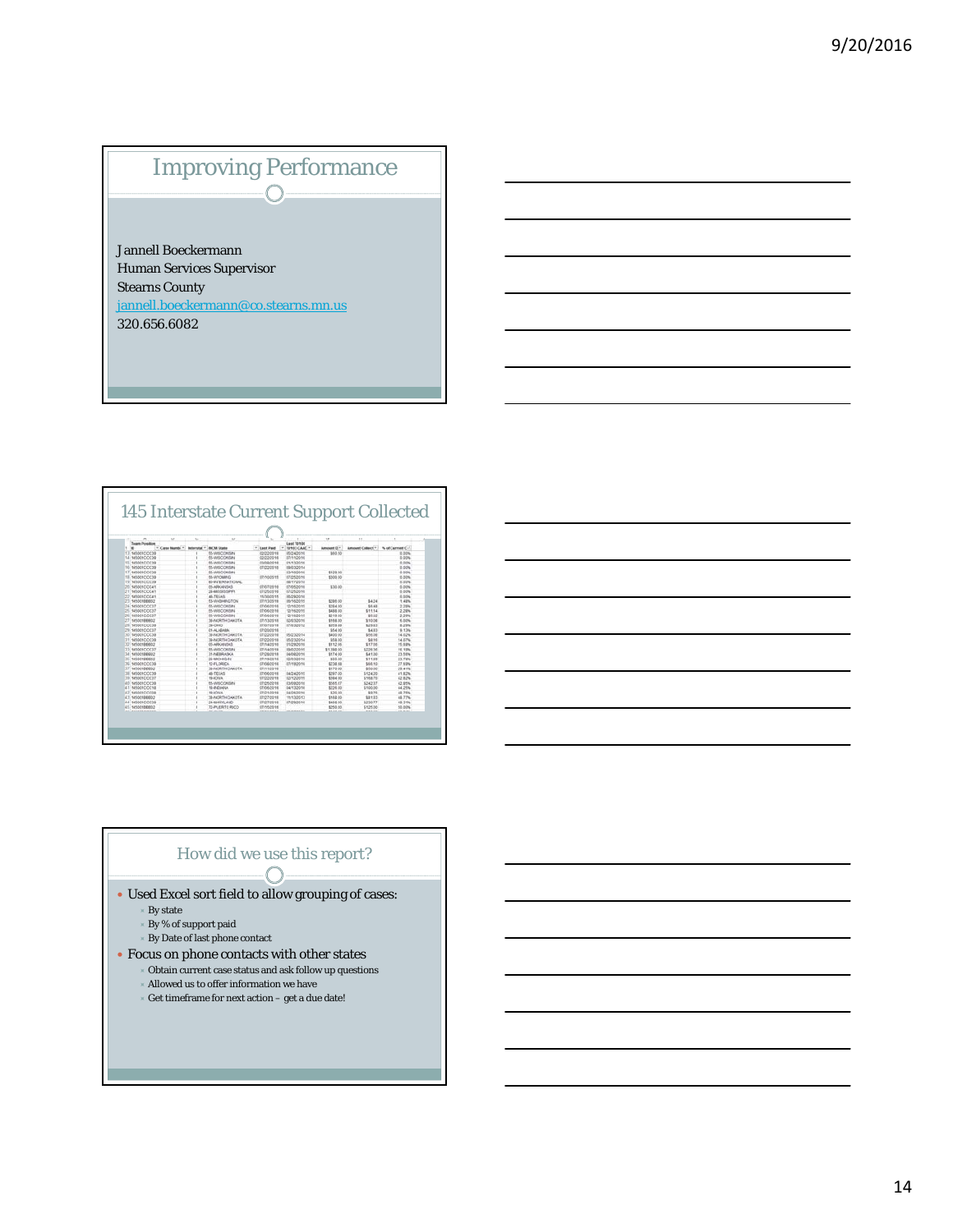#### What was learned working this report?

- Court ordered amounts of child support were different – impacted current support %!
- Balances on cases did not match
- Clarified what remedies can be used in other state and provide info other state needed
- Relationships built with partners in other state
- Overall increase of current support collected on "I" cases, increasing county %

| <b>Interstate Current Support</b> |                  |        |                  |                                    |       |     |                                           |      |  |                                            |                                |                  |                  |                  |
|-----------------------------------|------------------|--------|------------------|------------------------------------|-------|-----|-------------------------------------------|------|--|--------------------------------------------|--------------------------------|------------------|------------------|------------------|
|                                   | <b>Benchmark</b> |        |                  |                                    |       |     |                                           |      |  |                                            |                                |                  |                  |                  |
|                                   | 80%              |        | January February | March                              | April | May | June                                      | July |  | August September October November December |                                |                  |                  | Average          |
| 2013                              |                  | 45.61% | 46.24%           |                                    |       |     | 48.02% 50.76% 51.24% 50.64% 51.52% 50.27% |      |  |                                            | 44.01%                         | 39.11%<br>44.91% | 45.61%<br>53.16% | 42.91%<br>49,51% |
| 2014<br>2015                      |                  | 48.19% | 51.44%           |                                    |       |     | 54.90% 48.13% 46.11% 48.87% 46.36% 52.87% |      |  |                                            | 50.69% 51.11%<br>54.49% 54.18% | 50.04%           | 55.13%           | 50.89%           |
| 2016                              |                  | 49.52% | 52.71%           | 56.69% 55.55% 53.38% 54.72% 51.80% |       |     |                                           |      |  |                                            |                                |                  |                  | 53.48%           |

# Requesting Reports O

Kristen Lorsung Child Support Performance Coordinator DHS - Child Support Division kristen.b.lorsung@state.mn.us 651.431.4559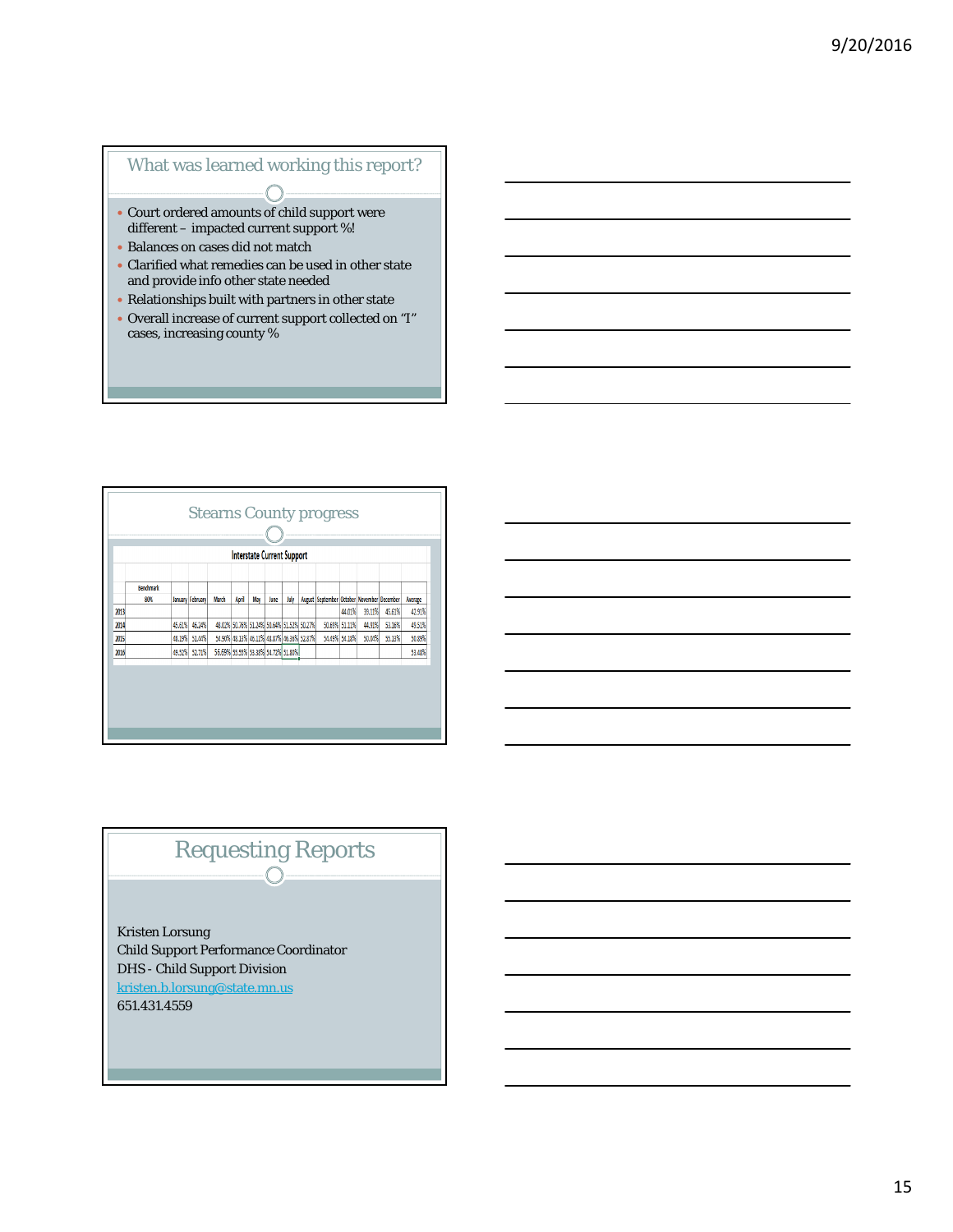# Standard Data Warehouse Reports

- Monthly reports for all counties
- Currently 54 reports available
- Standard DWH Reports originate from adhoc reports requests
- Multiple request for same report result in CSD making it a standard DWH Report
- Reports are available in DHS-SIR, under Documentation- Reports and Resources-Data Warehouse Reports
- Available in Excel and PDF format

#### Adhoc Data Warehouse Reports  $\bigcap$

- Individual requests made by county users
- User develops report criteria
- Designed to meet county needs
- Ad Hoc DWH Reports listed in DHS-SIR, under
- Documentation, Reports and Resources, Data Warehouse Requests.

| DHS-SIR                                                                                                                                                                                                                                                                                                                                                                                                                                                                                                                                                                                                                                                                         |                                                                                                                                                                                                                                                                                                                                                                                                  |  |
|---------------------------------------------------------------------------------------------------------------------------------------------------------------------------------------------------------------------------------------------------------------------------------------------------------------------------------------------------------------------------------------------------------------------------------------------------------------------------------------------------------------------------------------------------------------------------------------------------------------------------------------------------------------------------------|--------------------------------------------------------------------------------------------------------------------------------------------------------------------------------------------------------------------------------------------------------------------------------------------------------------------------------------------------------------------------------------------------|--|
| JPR 201 24 TTT AND 1990 SAN 1990 START                                                                                                                                                                                                                                                                                                                                                                                                                                                                                                                                                                                                                                          |                                                                                                                                                                                                                                                                                                                                                                                                  |  |
| <b>Arrests Hunopened</b><br><b>Presention Policy</b><br><b>Except of New Agencies and</b><br><b>Cirila Reductible Aught</b><br>Denist Import<br>Distanced Templates<br>Entered Water of<br><b>Forder of Amenast Free</b><br><b>Endealer</b><br><b>DOSE Federal Availa</b><br>Order Hudde when Grant<br>Pergusy 4<br>Forkamases Remources<br><b>Promising Practices</b><br><b>Counterpart Service</b><br><b>Reports and Newman Lee</b><br>Data Handmark Requests<br><b>Bull Automobile Resings</b><br><b><i><u>International Plane</u></i></b><br><b>Systematics Author</b><br><b>Conference</b><br>Training Home Page<br><b><i><u><u><b>Property Higherials</b></u></u></i></b> | Reports and Resources<br><b>Data Vite Arisine Beauty</b><br><b>Data Visi structure Registration</b><br>Children<br>place to Document atom<br><b>Insurance Holds</b><br><b>Balants Stade</b><br><b>Eatortt Healaps</b><br><b>Reports Tiaming Dentist</b><br><b><i><u>Ratardon</u></i></b><br><b>CSED Only Resources</b><br>CBD Data Via shours Kaserta<br><b>CRATE-world Lager</b><br>chase/a ice |  |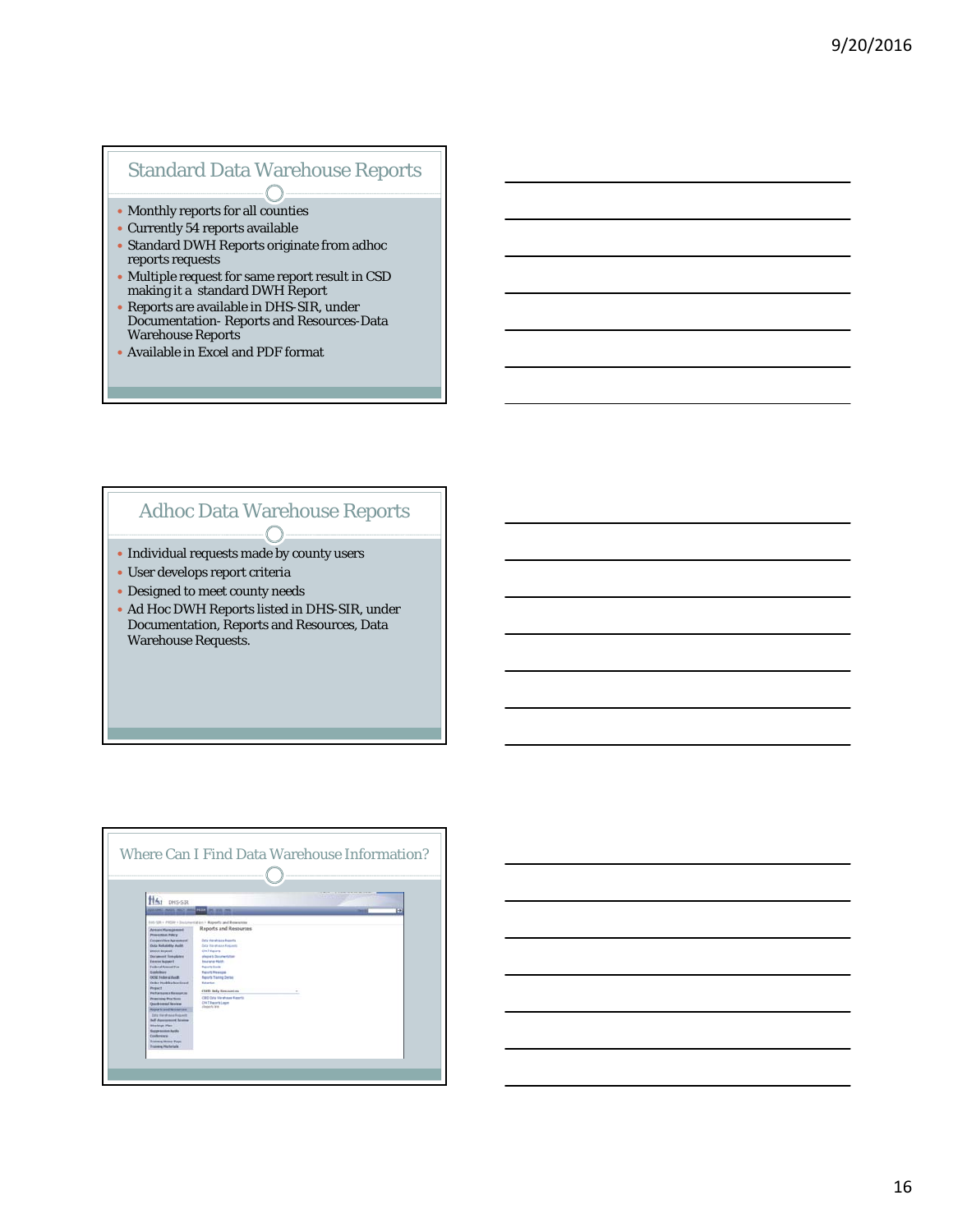#### Report Documentation and Quick Reference Guide

 The Data Warehouse Standard Report Documentation provides detailed information on each report, including criteria.

 The Quick Reference Guide contains summary information and a list of the Standard Data Warehouse reports.

Location: DHS-SIR>PRISM>Documentation>Reports and Resources

#### **Example Standard Data Warehouse Report**

**C01 Open LETL-No Activity, for Last 6 Months** Rev: 01/07/2005

Report Criteria:

1. Case Status = Open<br>2. Exclude NIVD cases<br>3. LETL Begin Date > Six months prior<br>4. LETL Record has no End Date<br>5. No LETL Activity for last six months between 0X/XX/200X and 0X/XX/200X

Report Columns: 1. County FIPS 2. Worker ID 3. Case Number

4. Legal Process 5. NCP Name 6. Begin Date of Legal Process 7. Date of most recent Activity

Sorted by Worker, then Case Number.

Return to the Top of the Document



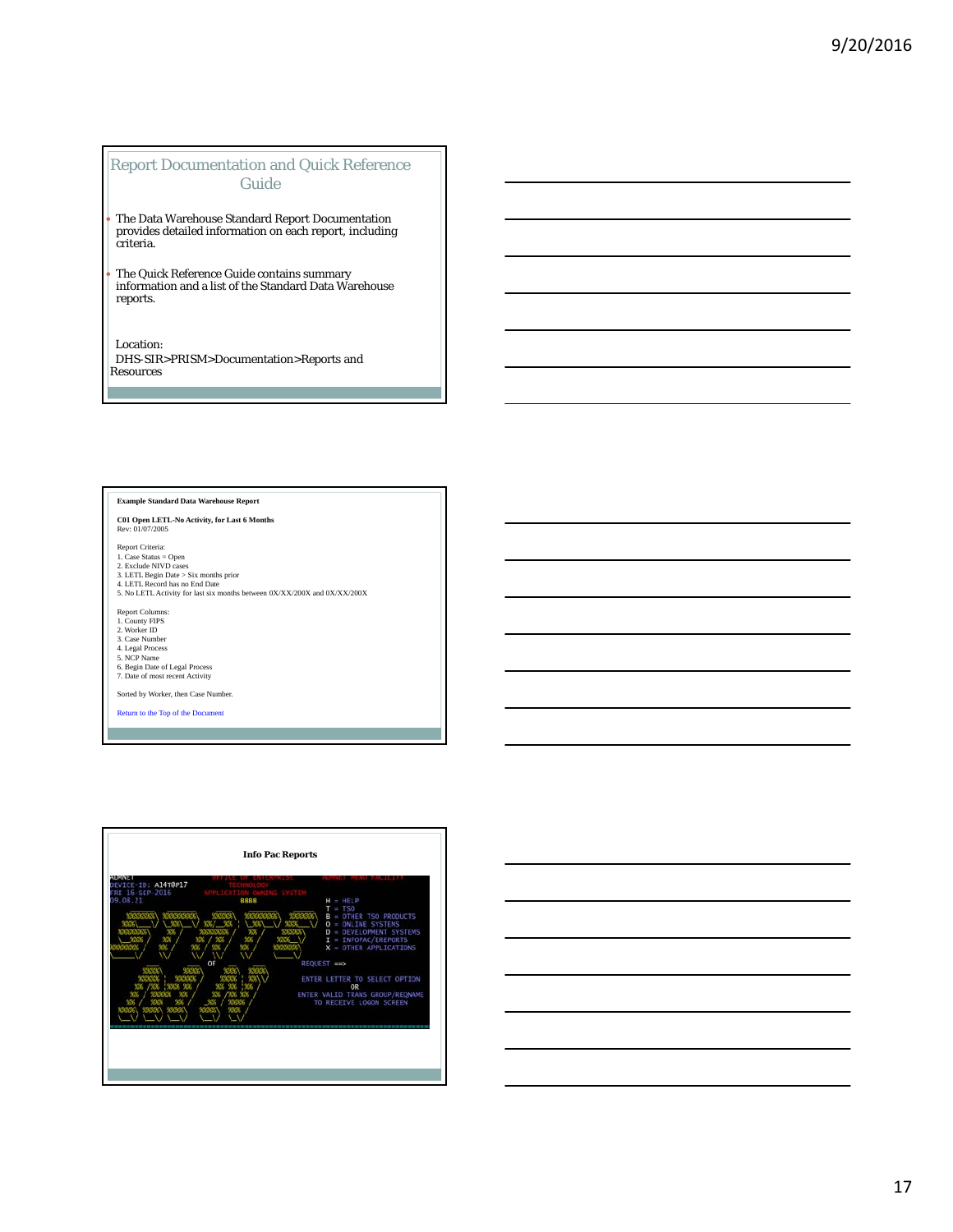





|           | <b>IPACTRNA</b> | INFOPAC-RDS TRAINING                            |           |            |                 |
|-----------|-----------------|-------------------------------------------------|-----------|------------|-----------------|
|           | <b>IPACTRNS</b> | INFOPAC-RDS TRAINING (SECTIONING DEMO BY ALPHA) |           |            |                 |
|           | 00050303        | DISBURSEMENT RECORDS REJECTED - FUNDS REMAINING |           |            |                 |
| ٠         | 00050304        | DISBURSEMENT RECORDS REJECTED - TECHNICAL       |           |            |                 |
| ◆         | 00120405        | <b>REFUNDS DETAIL REPORT</b>                    |           |            |                 |
|           | 00120406        | REFUNDS REPORT - STATE SUMMARY                  |           |            |                 |
| $\bullet$ | QQ140601        | PARTICIPANT DIRECTORY BY NCP                    |           |            |                 |
| a.        | 00140602        | PARTIC DIREC CP AND NCP BY COUNTY               |           |            |                 |
| ä,        | 00140603        | PARTIC DIREC CP AND NCP BY WORKER               |           |            |                 |
|           | 00170501        | FEE REGISTER REPORT                             |           |            |                 |
| ٠         | 00170601        | CHILD SUPPORT MEDICAL REGISTR RPT               |           |            |                 |
|           | 00170701        | <b>FOSTER CARE REGISTER</b>                     |           |            |                 |
| $\bullet$ | 00170801        | <b>PA COLLECTIONS REGISTER</b>                  |           |            |                 |
|           | 00170901        | CASELD SUMRY RPT BY FUNC - CM310                |           |            |                 |
|           | QQ180401        | MILITARY MEDICAL INSURANCE REPORT               |           |            |                 |
|           |                 | PF02=PRINT PF03=END                             |           |            |                 |
| PFO1=HELP |                 |                                                 | PF04=MENU | PFO5=RETND | PF <sub>0</sub> |
|           |                 |                                                 |           |            |                 |

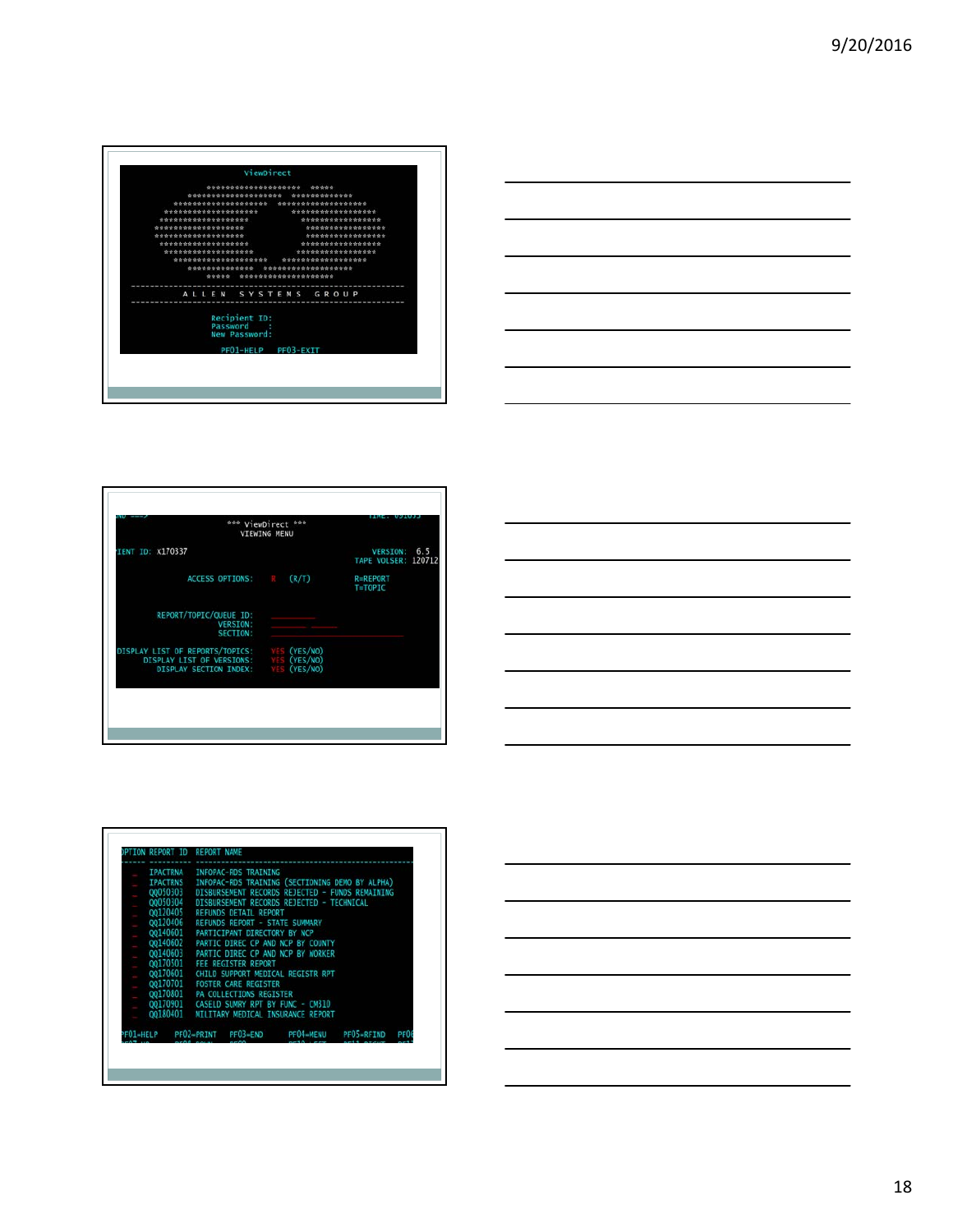# That's all folks Questions?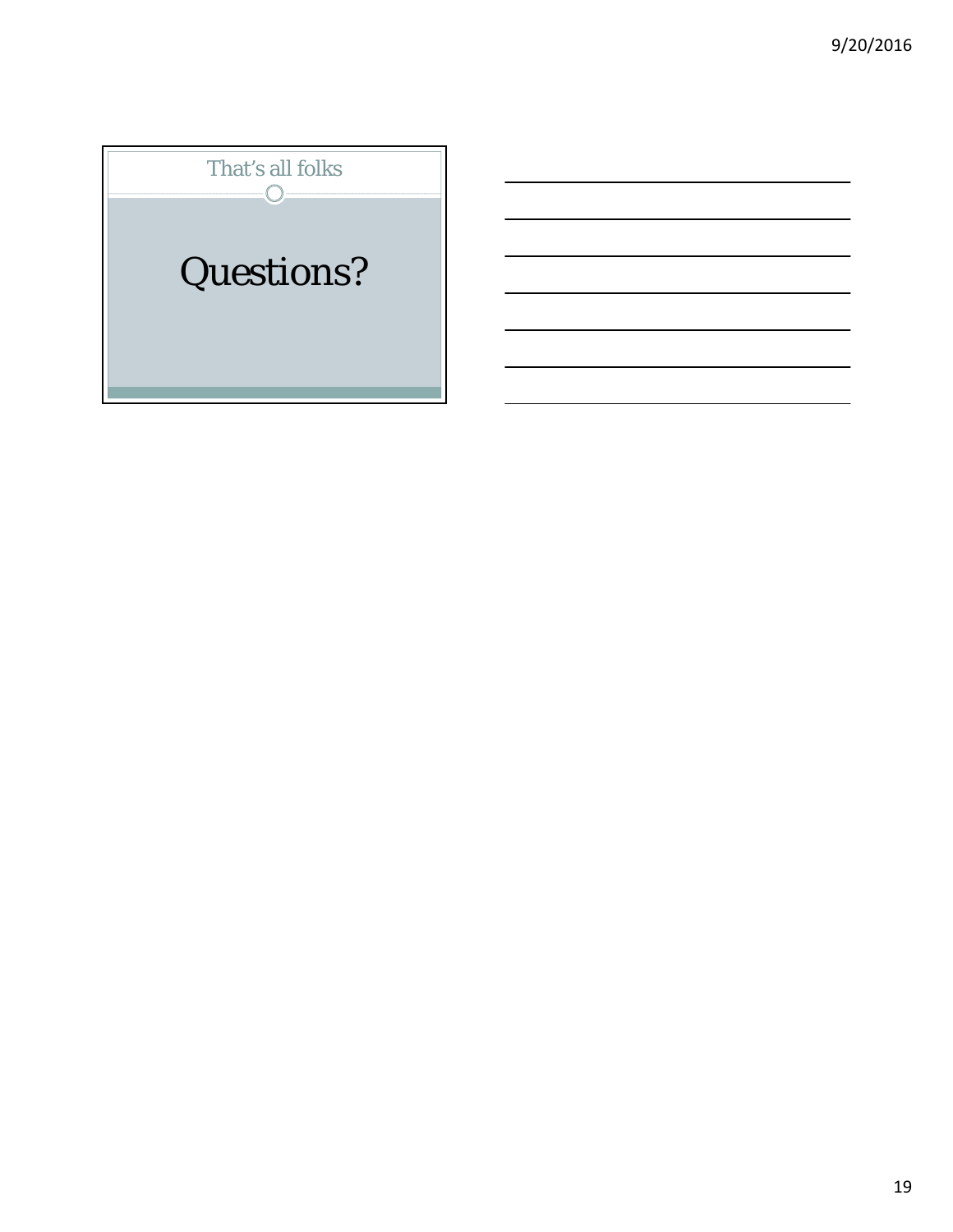# **Caseload Count**

|              |                      | 2016          |         |
|--------------|----------------------|---------------|---------|
| <b>Month</b> | <b>New</b><br>Reopen | <b>Closed</b> | Active* |
| January      |                      |               |         |
| February     |                      |               |         |
| March        |                      |               |         |
| April        |                      |               |         |
| May          |                      |               |         |
| June         |                      |               |         |
| July         |                      |               |         |
| August       |                      |               |         |
| September    |                      |               |         |
| October      |                      |               |         |
| November     |                      |               |         |
| December     |                      |               |         |
| <b>Total</b> | 0                    | 0             |         |

\* Active=New

+Reopened

-Closed

\*\* YTD Average

#### **Intake**

|              |                                 |                        | 2016            |                              |
|--------------|---------------------------------|------------------------|-----------------|------------------------------|
| <b>Month</b> | <b>CRDL</b><br><b>Referrals</b> | <b>CRDLs</b><br>Opened | <b>NPA Apps</b> | <b>Maintaining</b><br>County |
| January      |                                 |                        |                 |                              |
| February     |                                 |                        |                 |                              |
| March        |                                 |                        |                 |                              |
| April        |                                 |                        |                 |                              |
| May          |                                 |                        |                 |                              |
| June         |                                 |                        |                 |                              |
| July         |                                 |                        |                 |                              |
| August       |                                 |                        |                 |                              |
| September    |                                 |                        |                 |                              |
| October      |                                 |                        |                 |                              |
| November     |                                 |                        |                 |                              |
| December     |                                 |                        |                 |                              |
| <b>Total</b> | 0                               | 0                      | $\bf{0}$        | п                            |